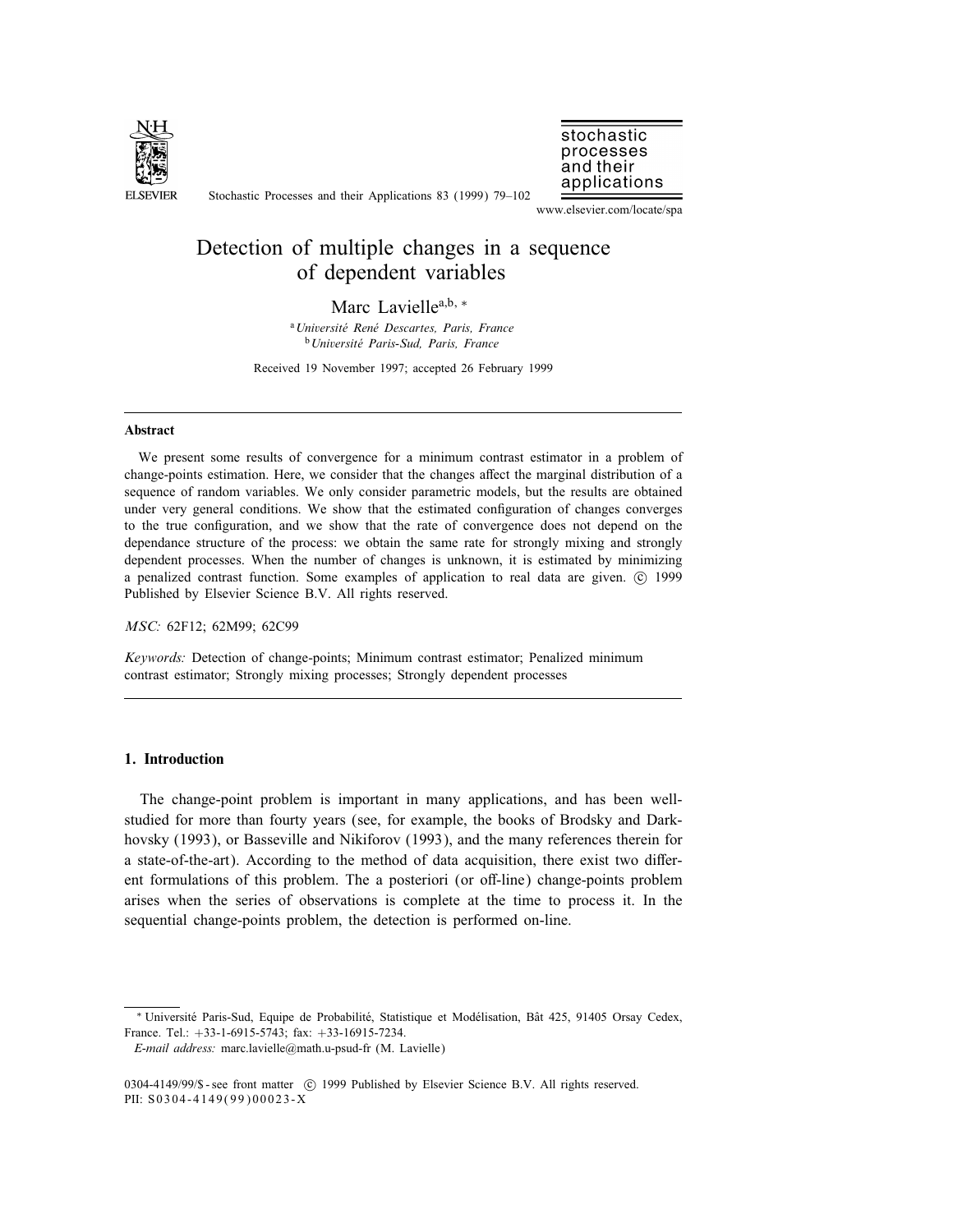We only consider in this paper the a posteriori problem. Then, our problem consists in recovering the configuration of change points using the whole observed series. The detection of a unique change point has been widely studied by different authors in different contexts. Among many others, Picard (1985) has proposed some test statistics for detecting a change in the spectrum of a process or in the mean of an autoregressive process, the order of which is known. Bai (1994) has extended these results for detecting a change in the mean of a linear process. Kim (1994) has compared the likelihood ratio and the cumulative sum test for detecting a change point in a linear regression. The papers of Giraitis and Leipus (1992) and Giraitis et al. (1996) deal with nonparametric situations for detecting a change in the marginal distribution function and the spectral function.

In the case of multiple changes, the problem is much more intricate when the number of changes is unknown, and few papers are dedicated to this problem. Various authors consider the particular case of changes in a sequence of independent and univariate random variables. In particular, Yao estimates the number of jumps in the mean of an independent normal sequence via Schwarz' criterion. Lombard (1987) and Mia and Zhao (1988) propose some procedures based on a rank statistics to test for one or more change points. Schechtman and Wolfe (1985) present a sequential algorithm for estimating the number and the location of the change points. Some authors also considered the problem of dependent data: Epps (1988) proposes a chi-squared statistics for testing the stationarity of a Gaussian process. He confines attention to processes which changes abruptly at some known instants. Vostrikova (1981) studies an iterative method of detection, when the changes affect the mean of a process. Finally, Brodsky and Darkhovsky (1993) also propose an algorithm for estimating shifts in a sequence of mixing variables.

In a previous paper, Lavielle and Moulines (1999) study a penalized least-square estimate of an unknown number of shifts in a time series. We extend their results to the problem of detecting changes in the marginal distribution function of a sequence of dependent – including strongly dependent variables. We consider that this distribution depends on a parameter  $\theta$  that changes abruptly at some unknown instants. We show with an example, that the method also applies to nonparametric distributions that are discretized.

When the number of change points is known, the configuration of change points is estimated by minimizing a contrast function. We obtain some asymptotical results when the length of each segment tends to infinity, at the same rate as the total number of observations n. It is shown, under very mild hypothesis, that, if the minimum contrast estimate of  $\theta$ , computed in any segment of the true configuration, is consistent, then, the minimum contrast estimator of the configuration of change points  $\hat{\tau}_n$  converges to the true configuration  $\tau^{\star}$ . The estimated parameter of vectors  $\hat{\theta}_n$  also converges to the true vector of parameters  $\theta^*$ . Furthermore, we precise the rate of convergence of the estimator  $(\hat{\tau}_n, \hat{\theta}_n)$ . In particular, we show that  $||\hat{\tau}_n - \tau^{\star}||_{\infty} = \mathcal{O}_P(n^{-1})$ . An interesting result is that this rate of convergence does not depend on the covariance structure of the process: this rate holds for strongly mixing sequences and for strongly dependent sequences. On the other hand, the rate of convergence of  $\hat{\theta}_n$  depends on the covariance structure of the process. Indeed, this rate is the same as in the absence of changes.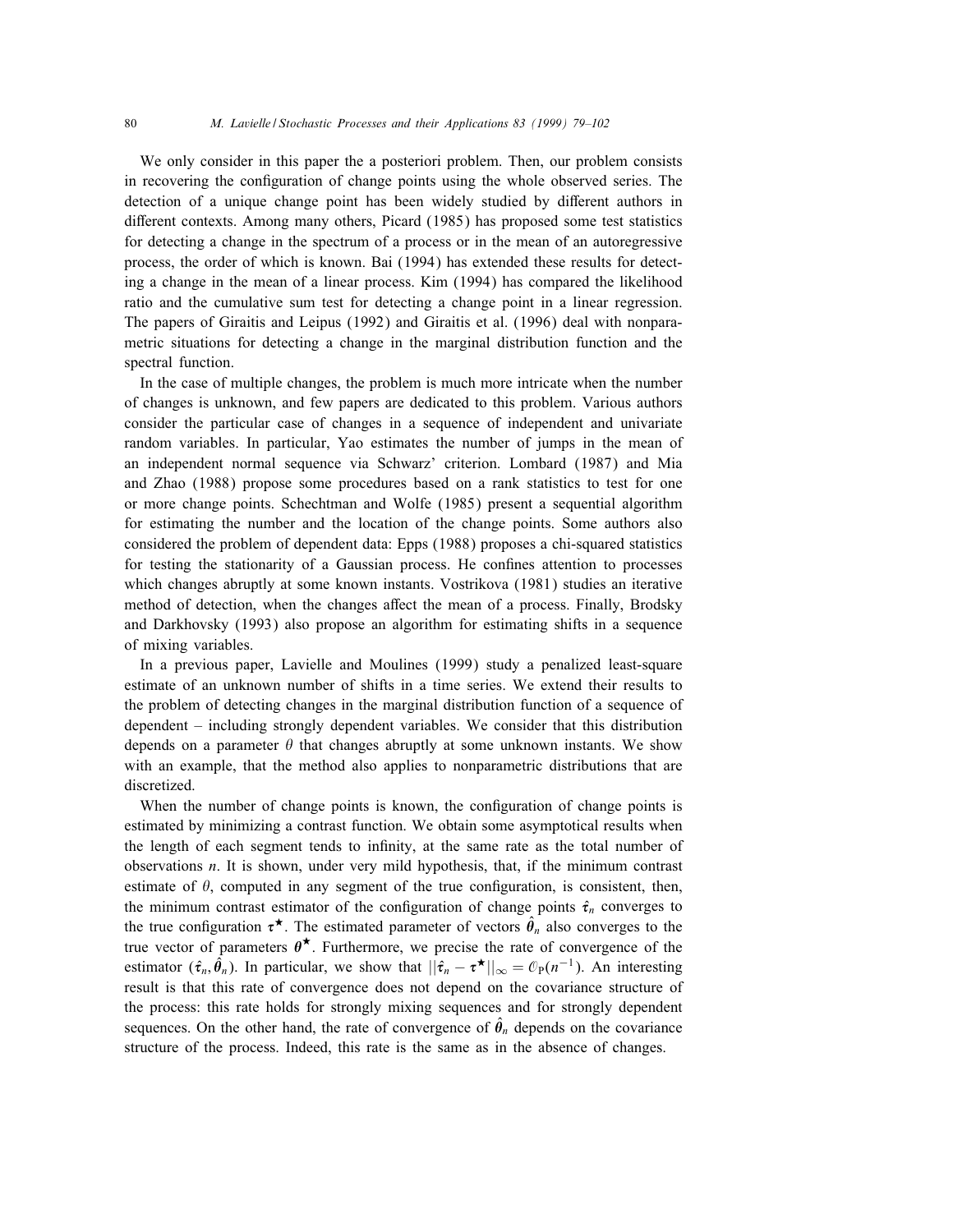When the number of changes is unknown, it is estimated by minimizing a penalized contrast function. The penalization term has the form  $\beta_n K$  where K is the number of segments, that is the number of parameters in the model. Then, this problem of change points detection can be seen as a problem of model selection via penalization (see Schwarz, 1978). This kind of method has been developed for estimating the order of an ARMA process (see Akaike, 1974; Hannan, 1980) or for estimating the order of a mixture (see Dacunha-Castelle and Gassiat (1997)). In a context of regression and density estimation, some precise risk bounds have been obtained by Barron et al. (1999), using theory of sieves. We show that the estimated number of change points converges to the true number if  $\beta_n$  goes to 0 at an appropriate rate. Indeed, if  $\beta_n$ decreases too quickly, the number of segments will be over-estimated. On the other hand, this number will be sub-estimated if  $\beta_n$  is too big. We must notice that Yao (1988) already proposed this kind of criterion with  $\beta_n = \log n/n$  in the particular case of independent data. In the case of dependent data, the choice of  $\beta_n$  directly depends on the rate of convergence of  $\hat{\theta}_n$ , that is on the dependence structure of the data.

Some examples of application are finally proposed. First, we consider the problem of detecting changes in the mean and/or the variance of a process. We also consider the case of changes in a discrete distribution. We apply these methods to real data, for detecting change points in the CAC 40 index and the heart rate of a new-born baby. At this stage, it is important to underline that the results obtained in this paper are asymptotical. Of course, in front of a real data sequence, the penalization coefficient  $\beta_n$ takes a fixed value. The choice of this value is not justified by theoretical considerations, but by practical considerations: we choose  $\beta_n$  in order to obtain a resolution level, that is, a number of changes, that seems satisfactory (see Lavielle, 1997) for practical prescriptions for the choice of this tuning parameter). An automatic choice of  $\beta_n$ , for any value of  $n$  would require nonasymptotical results, but this is beyond the scope of this paper.

#### 2. Detection of a known number of changes

## 2.1. Model and notations

Let  $\Theta$  be a compact subset of  $\mathbb{R}^d$  and  $\vartheta^{\star}$  a function from [0, 1] to  $\Theta$ . We consider a sequence of random variables  $Y_1, \ldots, Y_n$  that take its values in  $\mathbb{R}^p$ , and such that, for any  $1 \le i \le n$ , the distribution of Y<sub>i</sub> depends on the parameter  $\vartheta^{\star}(i/n)$ : there exists a function  $F_i : \mathbb{R}^p \times \Theta \to [0,1]$  such that, for any  $A \subset \mathbb{R}^p$  and any  $1 \leq i \leq n$ ,

$$
P(Y_i \in A) = F_i\left(A; \vartheta^{\star}\left(\frac{i}{n}\right)\right).
$$

We do not assume here that the  $F_i$ 's are all identical. Indeed, consider the following model as an example, where the mean of the process varies:

$$
Y_i = \vartheta^{\star} \left( \frac{i}{n} \right) + \varepsilon_i, \quad 1 \leq i \leq n
$$
 (1)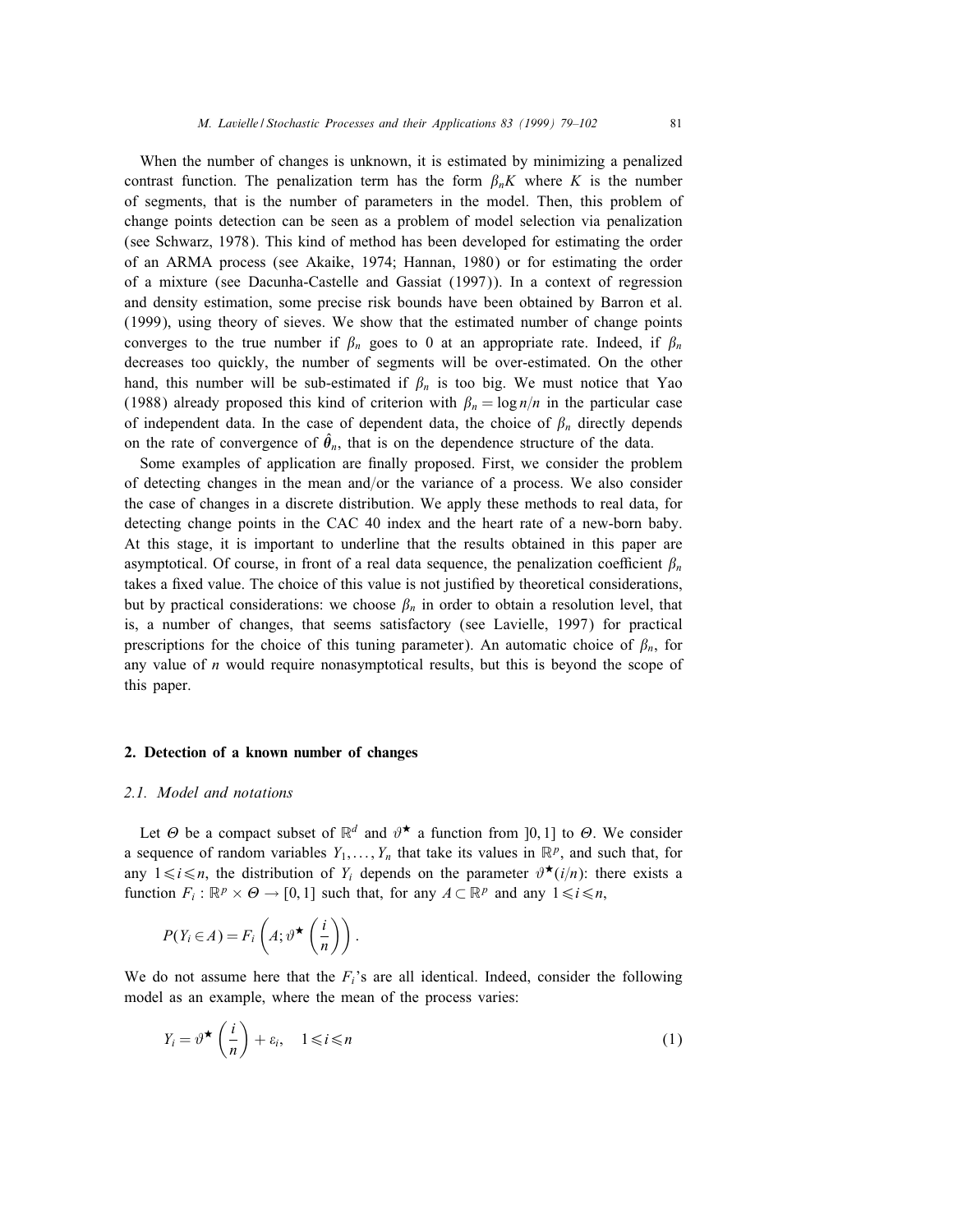where  $(\varepsilon_i, 1 \le i \le n)$  is a sequence of centered random variables. Then, we can consider the problem of estimating the mean  $\vartheta^*$ , without assuming that  $(\varepsilon_i)$  is identically distributed. This problem attracts considerable attention in different contexts. For example, Dahlhaus (1997) assumes that the function  $\vartheta^*$  is smooth, in order to guarantee that the process has locally a stationary behavior.

We consider here that this function is piecewise constant. Then, there exist  $\tau_0^{\star} =$  $0 < \tau_1^{\star} < \cdots < \tau_{K-1}^{\star} < \tau_K^{\star} = 1$  and  $\theta_1^{\star}, \ldots, \theta_K^{\star} \in \Theta \times \cdots \times \Theta$  such that, for all  $x \in ]0,1]$ ,

$$
\vartheta^{\star}(x) = \sum_{j=1}^{K} \theta_j^{\star} \mathbb{1}_{\tau_{j-1}^{\star} < x \leq \tau_j^{\star}}.
$$
\n<sup>(2)</sup>

This model means that  $K - 1$  changes affect the distribution of  $(Y_i)$  at some unknown instants  $(t_j^{\star}, 1 \leq j \leq K - 1)$  with  $t_j^{\star} = [n\tau_j^{\star}]$ : for any  $A \subset \mathbb{R}^p$  and any  $1 \leq i \leq n$ ,

$$
P(Y_i \in A) = \sum_{j=1}^K F_i(A; \theta_j^{\star}) 1\!\!1_{t_{j-1}^{\star} < i \leq t_j^{\star}}.
$$
\n
$$
(3)
$$

In this context, estimating the function  $\vartheta^*$  reduces to estimating the vector of parameters  $\theta^{\star} = (\theta_1^{\star}, \dots, \theta_K^{\star})$  and the configuration of normalized change points  $\tau^{\star} =$  $(\tau_1^{\star}, \ldots, \tau_{K-1}^{\star})$  from *n* observations  $Y_1, Y_2, \ldots, Y_n$ .

We use index j for the true configuration of change points  $\tau^* = (\tau_j^*, 1 \le j \le K - 1)$ , and for the true vector of parameters  $\theta^{\star} = (\theta_j^{\star}, 1 \leq j \leq K)$ . We use index k for any other configuration. We denote by  $Y_j^{\star}$  the vector of observations that belong to segment j in the configuration  $\tau^*$ , and by  $Y_k$  the vector of observations that belong to segment k in the configuration  $\tau = (\tau_k, 1 \le k \le K - 1)$ :

$$
Y_j^{\star} = (Y_{t_{j-1}+1}, \dots, Y_{t_j^{\star}}),
$$
  

$$
Y_k = (Y_{t_{k-1}+1}, \dots, Y_{t_k}).
$$

The lengths of  $Y_j^{\star}$  and  $Y_k$  are, respectively,  $n_j^{\star}$  and  $n_k$ . Then,  $n_j^{\star}/n = \tau_j^{\star} - \tau_{j-1}^{\star}$  is the proportion of observations that belong to segment *j* in  $\tau^*$ . The vector of observations that belong to segment *j* in the configuration  $\tau^*$  and to segment *k* in the configuration  $\tau$  is

$$
Y_{kj} = (Y_i, i \in [t_{k-1}+1, t_k] \cap [t_{j-1}^{\star}+1, t_j^{\star}]),
$$

and the length of  $Y_{ki}$  is  $n_{ki}$ .

The aim of this paper is to study the behavior of an estimator of  $(\tau^*, \theta^*)$  when  $n \to \infty$ , when  $(\tau^*, \theta^*)$  is fixed. Then, the normalized lengths  $(n_j^*/n)$  of the segments in  $\tau^*$ , as well as the jumps  $(||\theta_j^* - \theta_{j-1}^*||)$  are fixed, and bounded from below:

- There exists  $0 < \Delta_{\tau}^{\star} < 1$  such that  $\tau_j^{\star} \tau_{j-1}^{\star} \ge \Delta_{\tau}^{\star}$ ,  $1 \le j \le K$ .
- There exists  $\Delta_{\theta}^{\star} > 0$  such that  $||\theta_{j}^{\star} \theta_{j-1}^{\star}||_2 \ge \Delta_{\theta}^{\star}$ ,  $2 \le j \le K$ .

(Remark at this stage that we do not assume here that some minorants of  $\Delta_{\tau}^{\star}$  and  $\Delta_{\theta}^{\star}$ are known.)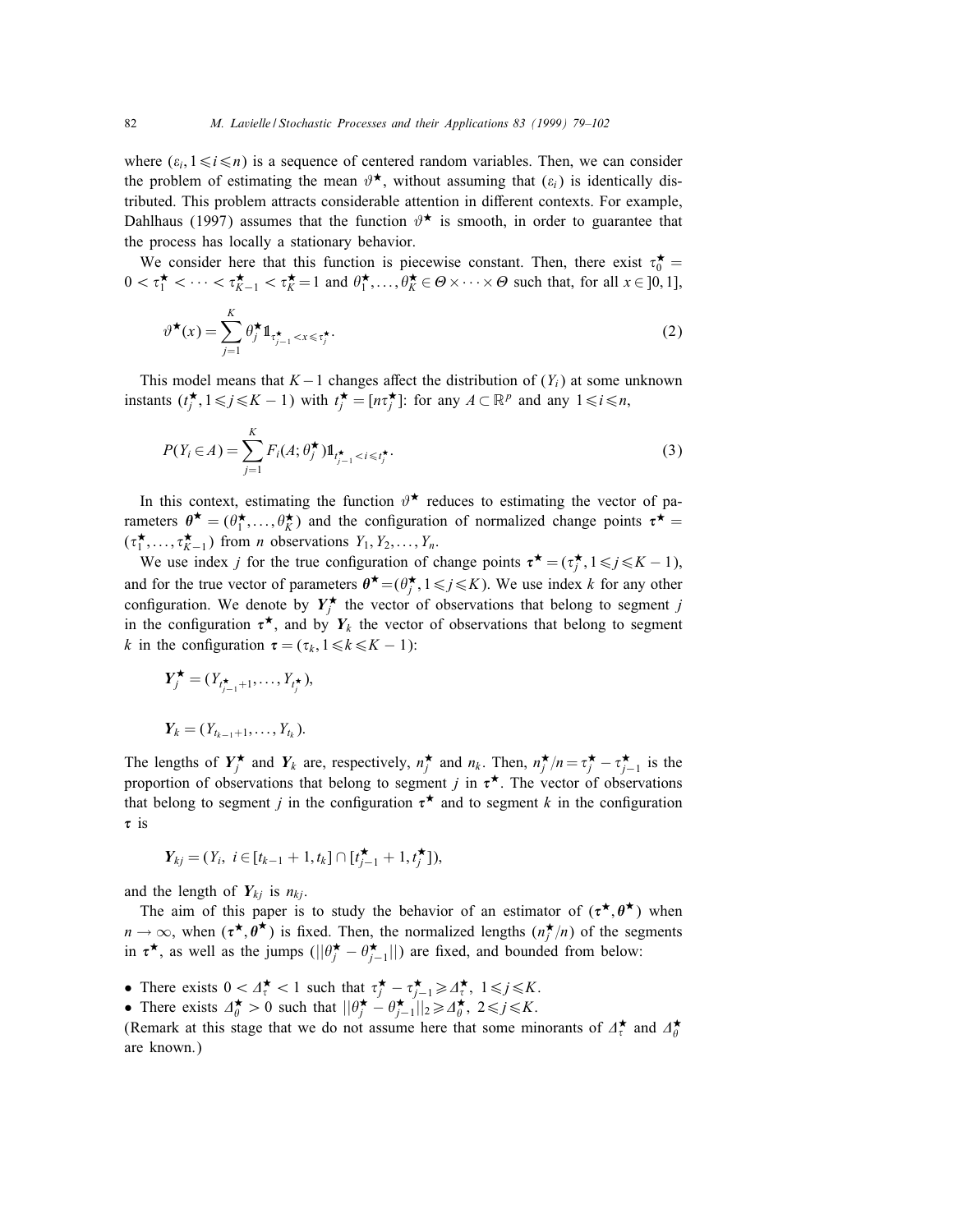#### 2.2. Some preliminary hypothesis

Before estimating  $(\tau^*, \theta^*)$ , it is clear that we must be able to estimate the parameter  $\theta_j^{\star}$  in segment j of  $\tau^{\star}$ , for any  $1 \leq j \leq K$ . Indeed, we shall assume that there exists a contrast function  $W_n$  such that the *minimum contrast estimator*  $\hat{\theta}_j$  of  $\theta_j^*$ , computed in segment *j* of  $\tau^*$ , and defined as the solution of the following minimisation problem:

$$
W_n(\boldsymbol{Y}_j^{\star}, \hat{\theta}_j) \leq W_n(\boldsymbol{Y}_j^{\star}, \theta), \quad \forall \theta \in \Theta
$$
\n<sup>(4)</sup>

converges in P-probability to  $\theta_j^*$  when  $n \to \infty$ . More precisely, we make the following hypothesis:

H1 (On the contrast function)

(i) There exist  $\phi : \Theta \to \mathbb{R}, \psi : \Theta \to \mathbb{R}^m$  two twice continuously derivable functions, and  $\xi : \mathbb{R}^p \to \mathbb{R}^m$  such that, for any  $\theta \in \Theta$ , the contrast function  $W_n$  can be written as:

$$
W_n(Y_t \dots Y_{t'}, \theta) = \frac{1}{n} \sum_{i=t}^{t'} (\phi(\theta) + \langle \psi(\theta), \xi(Y_i) \rangle), \quad 1 \le t \le t' \le n. \tag{5}
$$

(ii) There exists a function w of  $\Theta \times \Theta$  in R such that, for any  $1 \leq j \leq K$  and any  $\theta \in \mathcal{O},$ 

$$
w(\theta_j^{\star}, \theta) = \phi(\theta) + \langle \psi(\theta), E\xi(Y_i) \rangle, \quad t_{j-1}^{\star} + 1 \leq i \leq t_j^{\star}.
$$
 (6)

and such that, for any  $(\theta, \theta') \in \Theta \times \Theta$ ,  $w(\theta, \theta) \leq w(\theta, \theta')$ , with  $w(\theta, \theta) = w(\theta, \theta')$  if and only if  $\theta = \theta'$ .

Furthermore, for any  $1 \le j \le K$ , there exist a neighborhood  $\mathscr{V}(\theta_i^{\star}) \subset \Theta$  of  $\theta_i^{\star}$  and a constant  $B > 0$  such that

$$
w(\theta_j^{\star}, \theta) - w(\theta_j^{\star}, \theta_j^{\star}) \ge B || \theta_j^{\star} - \theta ||_2^2
$$

for any  $\theta \in \mathscr{V}(\theta_i^{\star})$ .

For any  $(\theta, \theta') \in \Theta \times \Theta$ , let

$$
v(\theta, \theta') = w(\theta, \theta') - w(\theta, \theta). \tag{7}
$$

Then, under H1,  $v(\theta, \theta') \ge 0$  for any  $(\theta, \theta') \in \Theta \times \Theta$  and  $v(\theta, \theta') = 0$  if and only if  $\theta = \theta'.$ 

**Remark.** We only consider here that the changes affect the marginal distribution of the  $Y_i$ 's, then, we assume in  $H1(i)$  that the contrast function can be written as a sum (5). Let

$$
g(y; \theta) = -\phi(\theta) - \langle \psi(\theta), \xi(y) \rangle.
$$
 (8)

In many applications, g is the log-likelihood of a probability distribution  $G_{\theta}$ . As an example, we shall see in Section 4 that a Gaussian likelihood can be used as a contrast function for detecting changes in the mean and/or in the variance of a sequence of random (not necessarily Gaussian) variables. In such a case,  $v(\theta, \theta')$  is the Kullback-Lieber distance beetween  $G_{\theta}$  and  $G_{\theta}$ , and H1(ii) is satisfied.

On the other hand, H1 is generally not satisfied when the changes affect the joint distribution of  $(Y_i)$ . The contrast functions that can be used for detecting changes in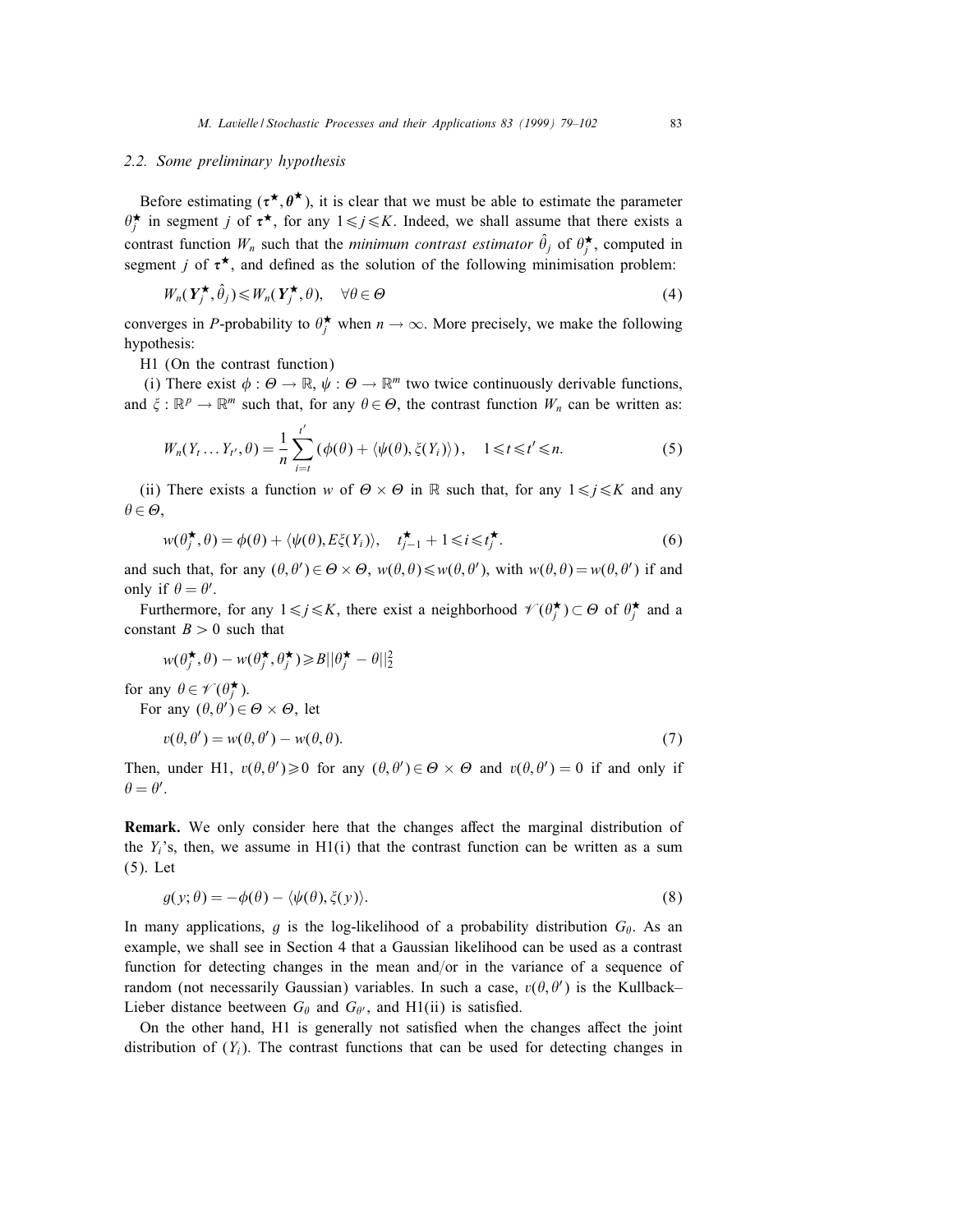the spectrum of a random process, for example, are built up from the periodogram (see Lavielle, 1998), that is from some quadratic forms, and H1 does not hold anymore.

In order to control the fluctuations of the contrast process, we consider also the following condition:

H<sub>2</sub> (on the fluctuations of the contrast process) For any  $\theta \in \Theta$ , let

$$
\eta_i(\theta) = \langle \psi(\theta), \xi(Y_i) - E\xi(Y_i) \rangle, \quad 1 \leq i \leq n. \tag{9}
$$

Then, there exists  $1 \leq h < 2$ , such that,

$$
E\left(\sum_{i=t}^{t+s} \eta_i(\theta)\right)^2 \leq C(\theta)s^h, \quad 1 \leq t \leq t+s \leq n. \tag{10}
$$

Now, for any  $\theta \in \Theta$ , let

$$
S_n(Y_t, ..., Y_{t+s}, \theta) = \sum_{i=t}^{t+s} \eta_i(\theta), \quad 1 \le t \le t+s \le n.
$$
 (11)

Then, under H1, by using (5), (6), (9) and (11),  $W_n(Y_j^{\star}, \theta)$  can be written as follows:

$$
W_n(\boldsymbol{Y}_j^{\star}, \theta) = (\tau_j^{\star} - \tau_{j-1}^{\star}) w(\theta_j^{\star}, \theta) + \frac{1}{n} S_n(\boldsymbol{Y}_j^{\star}, \theta). \tag{12}
$$

Under H1 and H2,  $n^{-1}S_n(Y_j^{\star}, \theta)$  converges in probability to 0 at rate  $n^{1-h/2}$ , uniformly in  $\theta$ . Then,  $W_n(Y_j^{\star}, \theta)$  converges in probability to  $(\tau_j^{\star} - \tau_{j-1}^{\star})w(\theta_j^{\star}, \theta)$ , and  $\hat{\theta}_j$  defined in (4) converges in probability to  $\theta_i^*$  at rate  $n^{1-h/2}$ .

## 2.3. Some remarks on condition H2

As we shall see in the next sections, the consistency of the estimator and the rate of convergence are obtained under H1 and H2, that is when the sequence  $\eta_i(\theta)$  defined in Eq. (9) satisfies condition (10) for some  $1 \le h < 2$ . In order to simplify the notations in this section, we shall omit  $\theta$  and use the notation  $\eta_i$  instead of  $\eta_i(\theta)$ , since the results hold for any  $\theta \in \Theta$ . It is useful to remark that inequality (10) is satisfied for a wide family of processes  $\eta = (\eta_i)$ . In fact, if  $\eta$  is a second-order stationary process with zero-mean and autocovariance function  $\gamma_n$ , we have

$$
E\left(\sum_{i=1}^{n}\eta_{i}\right)^{2}=\sum_{k=-n+1}^{n-1}(n-|k|)\gamma_{\eta}(k)\leq 2n\sum_{k=0}^{n-1}|\gamma_{\eta}(k)|.\tag{13}
$$

Thus, if  $\gamma_{\eta}(k) = \mathcal{O}(n^{-a})$  for some  $a > 0$ , then  $\eta$  satisfies condition (10) for  $h =$  $\max(2-a,1)$ . For practical applications, it is necessary to obtain some conditions on the process Y, instead of  $\eta$ . We shall see some situations where the relation between the two processes is explicit.

(1) Y is a sequence of independent random variables. This is the simplest situation, and  $\eta$  is also a sequence of independent random variables such that (10) is satisfied for  $h = 1$ .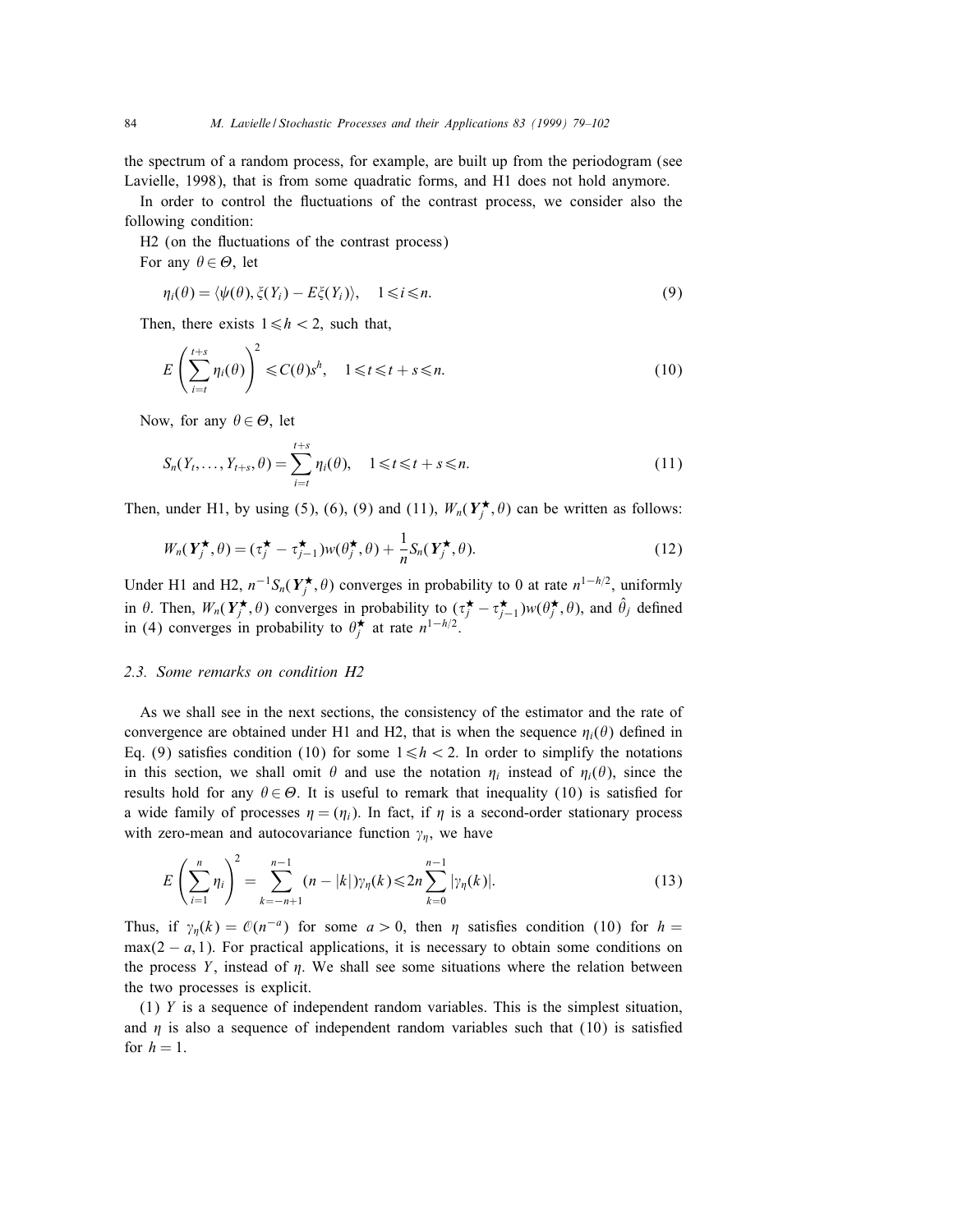(2) Y is a second-order stationary  $\phi$ -mixing process, see Doukhan (1994) for the definition. In this case, let  $(\phi_Y(k))$  be the sequence of mixing coefficients of Y, such that

$$
\phi_Y(k) = \mathcal{O}(k^{-a})
$$

where  $a > 0$ . Hence, *n* is also a  $\phi$ -mixing process such that

$$
\phi_{\eta}(k) \leq \phi_Y(k), \quad \forall k \geq 0.
$$

If  $E\eta_0^2 \leq \infty$ , and using the fact that, for any  $k \geq 0$ ,

$$
E(\eta_0 \eta_k) \leq 2E(\eta_0^2)(\phi_\eta(k))^{1/2}
$$
,

 $\eta$  satisfies (10) for  $h = \min(2 - a/2, 1)$ .

(3) Y is a second-order stationary  $\alpha$ -mixing process, see Doukhan (1994). As before, let  $(\alpha_Y(k))$  be the sequence of mixing coefficients of Y, such that

$$
\alpha_Y(k) = \mathcal{O}(k^{-a}), \quad \forall k \geq 0,
$$

where  $a > 0$ .

If there exists  $\delta > 0$  and  $A > 0$  such that  $E|\eta_i|^{2(1+\delta)} \leq A$ , for any  $i \geq 0$ , then  $\eta$  satisfies (10) for  $h = \min(2 - a\delta/(1 + \delta), 1)$ .

We get this result by using the following inequality due to Davydov (1970):

$$
E(\eta_0 \eta_k) \leq 8(\alpha_{\eta}(k))^{1/p} \sqrt{E(|\eta_0|^q)E(|\eta_k|^q)}, \quad \frac{2}{q} + \frac{1}{p} = 1,
$$

with  $q = 2 + 2\delta$  and  $p = 1 + 1/\delta$ . In particular, if  $\eta$  is bounded, then  $E(\eta_0 \eta_k) \leq C\alpha_n(k)$ .

(Here, we can remark that more precise inequalities have been obtained more recently in this context by Rio (1993).)

(4) Y is a strongly dependent stationary Gaussian process, see Taqqu (1977). Then, there exists  $0 \le a < 1$  such that

$$
Cov(Y_0, Y_k) = \mathcal{O}(k^{-a}), \quad \forall k \ge 0.
$$

Because of the definition of  $\eta_i$  in (9), we can see  $\eta_i$  as a function of  $Y_i$  and consider the development of  $\eta_i$  on the basis of Hermite polynomials when  $E\eta_0^2 < \infty$ :

$$
\eta_i = g(Y_i) - Eg(Y_i) = \sum_{j \ge m} c_j H_j(Y_i).
$$
\n(14)

Here,  $m$  is the Hermite rank of  $\eta$ , that is the smallest value of  $j$  such that the coefficient  $c_i$  of  $H_i$  in (14) is different of zero. We shall see in the last section that  $m = 1$  in the case of changes in the mean, and  $m = 2$  in the case of changes in the variance of random variables.

In this context, the following inequality holds (see Taqqu (1977), for example): there exists a constant  $D$  such that

$$
E(\eta_0 \eta_k) \leqslant D(\text{Cov}(Y_0, Y_k))^m, \tag{15}
$$

and  $\eta$  satisfies (10) for  $h = \max(2 - am, 1)$ .

Some results can also be obtained for non-Gaussian processes, using Appell polynomials, instead of Hermite polynomials, see Giraitis and Surgailis (1986), for more details.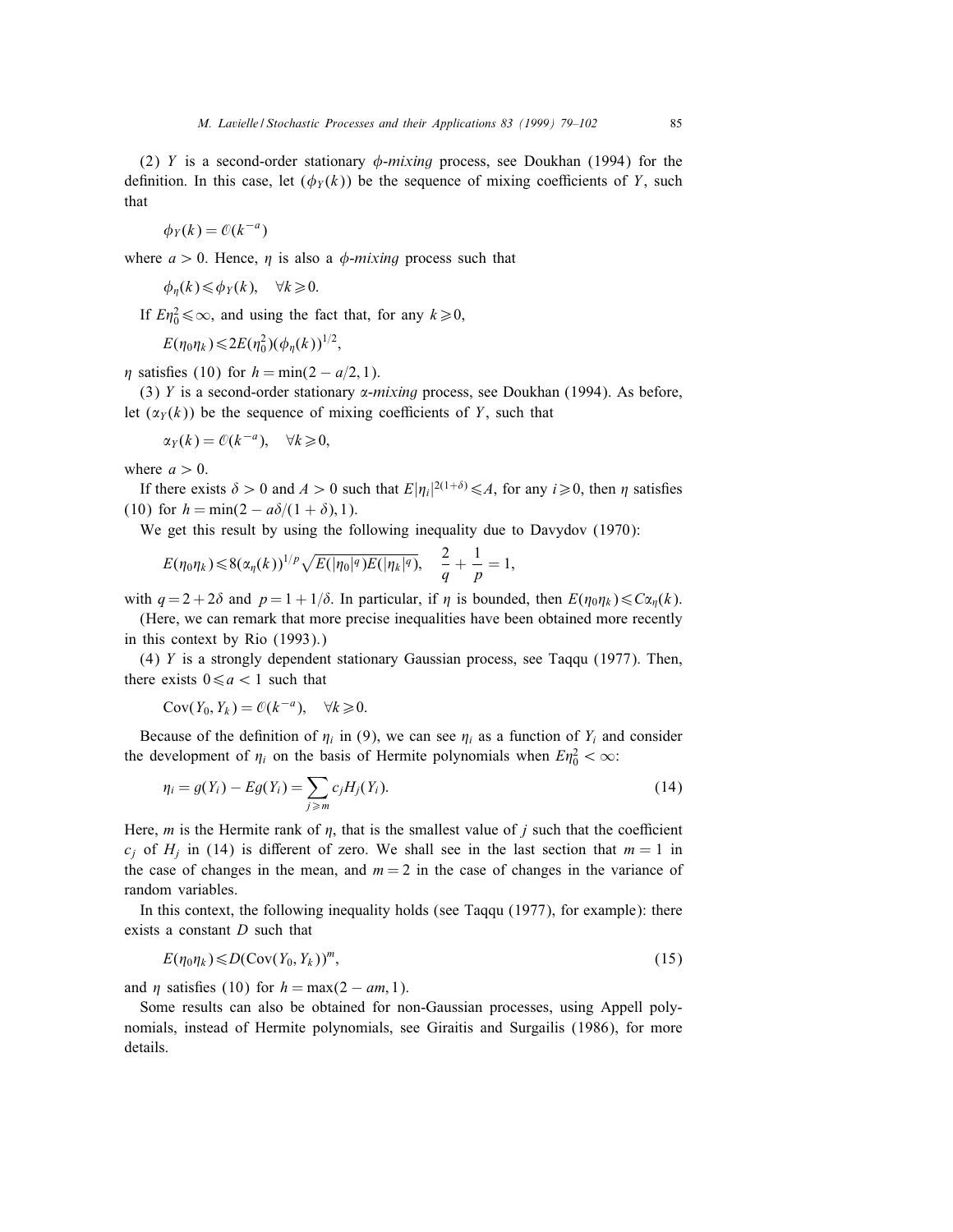#### 2.4. A useful maximal inequality

The following lemma will be very useful in the following.

**Lemma 2.1.** Let  $(\eta_i)$  be a sequence of random variables with zero mean. We assume that there exists  $C < \infty$  and  $1 < h < 2$  such that, for any  $t \ge 0$  and any  $s > 0$ ,

$$
E\left(\sum_{i=t+1}^{t+s} \eta_i\right)^2 \leq C s^h. \tag{16}
$$

Then, there exists  $A(h) > 0$  and  $B(h) > 0$  such that, for any  $\delta > 0$ , for any  $n > 0$ and any  $m > 0$ , the following maximal inequalities are satisfied:

$$
P\left(\max_{1\leq t\leq n}\left|\sum_{i=1}^t\eta_i\right|>\delta\right)\leqslant A(h)\frac{n^h}{\delta^2},\tag{17}
$$

$$
P\left(\max_{t\geq m} \frac{1}{t} \left|\sum_{i=1}^t \eta_i\right| > \delta\right) \leq B(h) \frac{m^{h-2}}{\delta^2}.\tag{18}
$$

Proof. The first inequality has been shown by Móricz et al. (1982). The same kind of proof by induction easily leads to the following generalisation of the Hajek and Renyi (1955) inequality: under the conditions of Lemma 2.1 and for any decreasing sequence  $b_1 \geq b_2 \geq \cdots \geq b_n > 0$ ,

$$
P\left(\max_{1\leq t\leq n}b_t\left|\sum_{i=1}^t\eta_i\right|>\delta\right)\leqslant A(h)\frac{n^{h-1}}{\delta^2}\sum_{i=1}^n b_i^2.
$$
\n(19)

Then, we can show (18) by setting  $b_t = 1/t$  and by splitting the set  $\{t \ge m\}$  into the union of subsets of the form  $\{2^p m \le t < 2^{p+1} m\}$  for  $p = 1, 2, \ldots$ . We have

$$
P\left(\max_{t \ge m} \frac{1}{t} \left| \sum_{i=1}^{t} \eta_i \right| > \delta\right) \le \sum_{p=0}^{\infty} P\left(\max_{2^p m \le t < 2^{p+1}m} \frac{1}{t} \left| \sum_{i=1}^{t} \eta_i \right| > \delta\right)
$$
  

$$
\le \sum_{p=0}^{\infty} \frac{A(h)}{\delta^2} (2^p m)^{h-1} \sum_{i=2^p m}^{2^{p+1}m-1} \frac{1}{i^2}
$$
  

$$
\le \frac{A(h)}{\delta^2} \sum_{p=0}^{\infty} (2^p m)^{h-2}
$$
  

$$
\le \frac{A(h)}{\delta^2} \frac{m^{h-2}}{1 - 2^{h-2}}.\qquad \Box
$$
 (20)

**Remarks on Lemma 2.1.** Inequalities  $(17)$  and  $(18)$  hold when  $(16)$  is satisfied for any  $1 < h < 2$ . Nevertheless, this result can be extended to  $h = 1$ , under some hypothesis on  $\eta$ . For example, these inequalities still hold with  $h = 1$  if  $\eta$  is a sequence of independent variables, or if  $\eta$  is a linear process, the spectral density of which satisfies some conditions of regularity, see Bai (1994). The same result also holds for strongly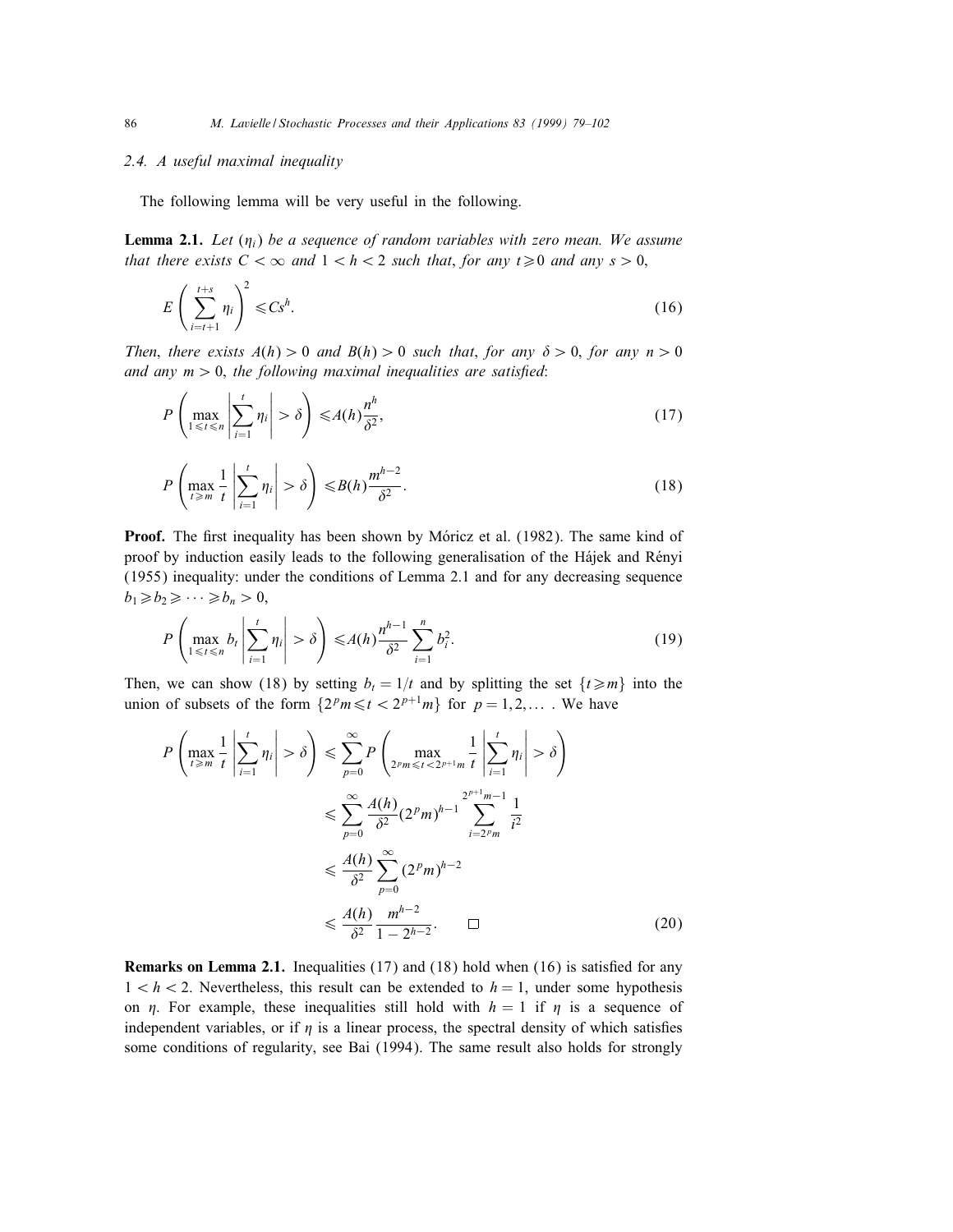mixing processes when the sequence of strongly mixing coefficients goes to 0 quickly enough, see Oodaira and Yoshihara (1972). Under H1, let

$$
\nabla S_n(Y_t, \dots, Y_{t'}, \tilde{\theta}) = \sum_{i=t}^{t'} \nabla \eta_i(\theta)
$$
\n(21)

where, using (9),

$$
\nabla \eta_i(\theta) = \frac{\partial}{\partial \theta} \eta_i(\theta) = [\nabla \psi(\theta)] (\xi(Y_i) - E\xi(Y_i)).
$$
\n(22)

Then, under H2, using (11) and (21), a direct application of Lemma 2.1 leads to the following result: there exists  $A_1 > 0$ ,  $A_2 > 0$  and  $A_3 > 0$ , such that, for any  $m > 0$ ,

$$
P\left(\max_{1\leq t\leq t'\leq m}\sup_{\theta\in\Theta}|S_n(Y_{t+1}\dots Y_{t'},\theta)|>\delta\right)\leq \frac{A_1m^h}{\delta^2},\tag{23}
$$

$$
P\left(\max_{t \ge m} \sup_{\theta \in \Theta} \frac{|S_n(Y_1 \dots Y_t, \theta)|}{t} > \delta\right) \le \frac{A_2 m^{h-2}}{\delta^2},\tag{24}
$$

$$
P\left(\max_{1\leq t\leq t'\leq m}\sup_{\theta\in\Theta}||\nabla S_n(Y_{t+1}\dots Y_{t'},\theta)||_2 > \delta\right) \leq \frac{A_3 m^h}{\delta^2}.\tag{25}
$$

#### 2.5. Definition of the estimator

Let  $\mathcal{T}_K$  be the set of configurations and  $\Theta_K$  the space of the parameters,

$$
\Theta_K = \{ \theta = (\theta_1, \theta_2, \dots, \theta_K), \ \theta_k \in \Theta \},
$$
  

$$
\mathcal{T}_K = \{ \tau = (\tau_0, \tau_1, \dots, \tau_K), \ \tau_0 = 0 < \tau_1 < \dots < \tau_{K-1} < \tau_K = 1 \}.
$$

We estimate  $(\tau^*, \theta^*)$  by minimizing the function  $J_n(\tau, \theta)$  in  $\mathcal{T}_K \times \Theta_K$  defined by

$$
J_n(\tau,\theta) = \sum_{k=1}^K W_n(Y_k,\theta_k),
$$
\n(26)

where  $W_n(Y_k, \theta_k)$  is the contrast function computed over segment k of  $\tau$ .

For a given configuration  $\tau$ ,  $\hat{\theta}_k$  minimizes  $W_n(Y_k, \theta_k)$ . Then, we can remark that, under H1 and H2 and when  $\tau = \tau^*$ , the estimate of  $\theta^*$  obtained by minimizing  $J_n(\tau^*, \theta)$ converges to  $\theta^{\star}$ .

For technical reasons, we will use the fact that, since  $J_n(\tau^*, \theta^*)$  is constant,  $(\hat{\tau}_n, \hat{\theta}_n)$ minimizes  $U_n(\tau, \theta)$  defined by

$$
U_n(\tau, \theta) = J_n(\tau, \theta) - J_n(\tau^{\star}, \theta^{\star}) = u(\tau, \theta) + e_n(\tau, \theta)
$$
\n<sup>(27)</sup>

where, using  $(7)$  and  $(11)$ ,

$$
u(\tau,\theta) = EU_n(\tau,\theta) = \sum_{k=1}^K \sum_{j=1}^K \frac{n_{kj}}{n} v(\theta_j^{\star}, \theta_k),
$$
\n(28)

$$
e_n(\tau,\theta)=U_n(\tau,\theta)-u(\tau,\theta)=\frac{1}{n}\sum_{k=1}^K\sum_{j=1}^K\left(S_n(Y_{kj},\theta_k)-S_n(Y_{kj},\theta_j^{\star})\right).
$$
 (29)

We shall establish now the consistency of this estimate, and compute its rate of convergence, under very general conditions.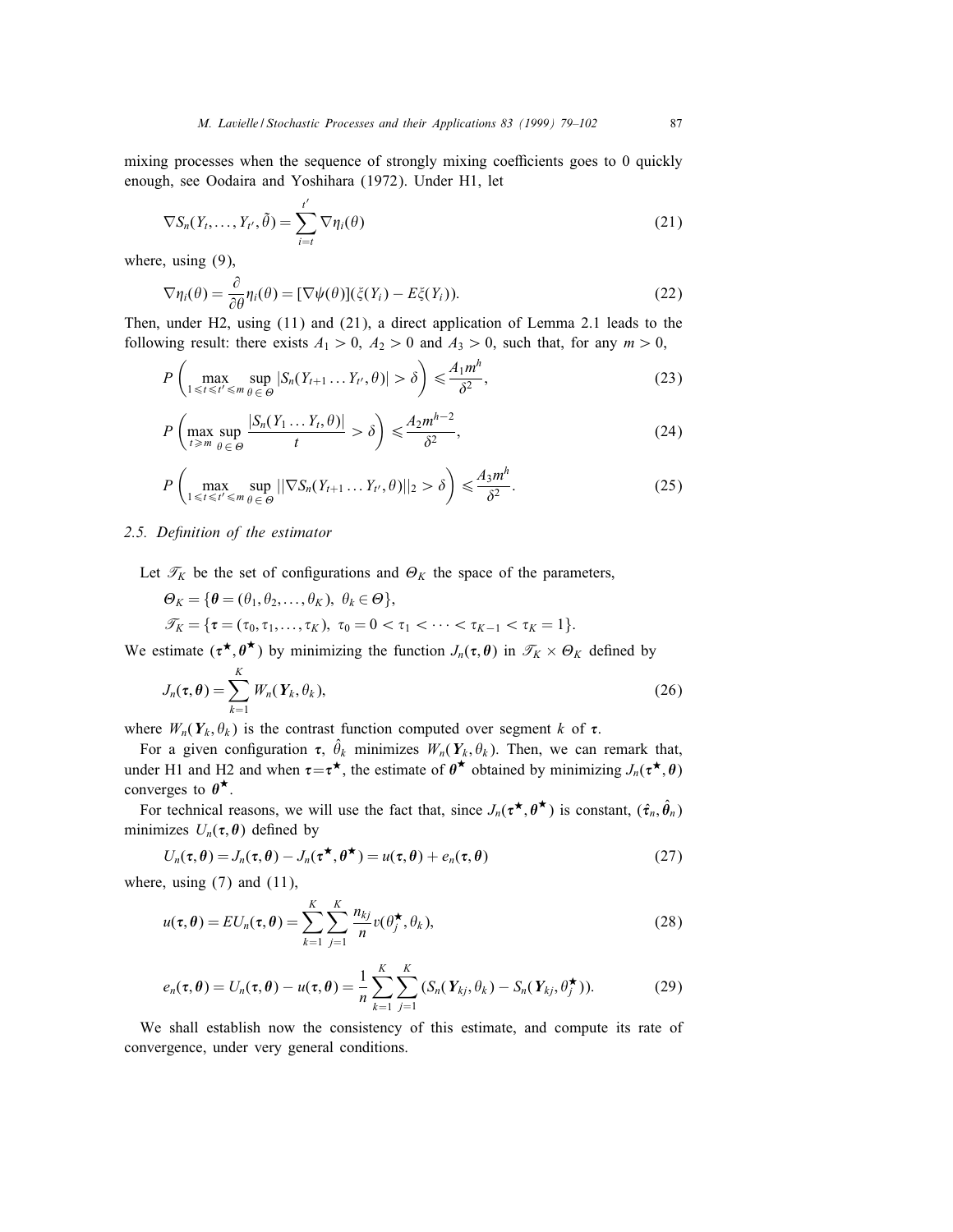#### 2.6. Consistency of the estimator

We have the following result:

**Theorem 2.2.** Let  $\hat{\tau}_n$  be the estimate of the change-points sequence and  $\hat{\theta}_n$  be the estimate of the parameters in the different segments, obtained as the solution of the following minimization problem:

$$
J_n(\hat{\tau}_n, \hat{\theta}_n) \leqslant J_n(\tau, \theta), \quad \forall (\tau, \theta) \in \mathcal{T}_K \times \Theta_K.
$$
\n
$$
(30)
$$

Then, under H1 and H2,  $(\hat{\tau}_n, \hat{\theta}_n)$  converges in P-probability to  $(\tau^{\star}, \theta^{\star})$ .

Proof. First, we shall show the following lemma.

**Lemma 2.3.** If condition H1 is satisfied, then there exists two constants  $C_{\theta} \star > 0$  and  $C_{\tau^{\star}} > 0$  such that, for any  $(\tau, \theta) \in \mathcal{T}_K \times \Theta_K$ ,

$$
u(\tau,\theta) \geq \max(C_{\theta} \star ||\tau - \tau^{\star}||_{\infty}, C_{\tau^{\star}} ||\theta - \theta^{\star}||_{V})
$$
\n(31)

where  $||\tau - \tau^{\star}||_{\infty} = \max_j |\tau_j - \tau_j^{\star}|$  and  $||\theta - \theta^{\star}||_V = \max_j v(\theta_j^{\star}, \theta_j)$ .

**Proof.** For any  $1 \le k \le K - 1$ , let

$$
f_k(\theta^{\star}, \alpha) = \inf_{\theta \in \Theta} (\alpha v(\theta_{k+1}^{\star}, \theta) + (1 - \alpha) v(\theta_k^{\star}, \theta)).
$$

Then, we have  $f_k(\theta^{\star},0) = f_k(\theta^{\star},1) = 0$ . Furthermore,  $f_k(\theta^{\star},\cdot)$  is a concave function (as the inferior hull of a family of linear functions). Then, let

$$
A_k(\theta^{\star}) = 2f_k(\theta^{\star}, \frac{1}{2}).
$$

Thus,

$$
f_k(\theta^{\star}, \alpha) \geq \alpha A_k(\theta^{\star}), \quad \forall \ 0 \leq \alpha \leq \frac{1}{2}.
$$

We can see that  $A_k(\theta^{\star}) > 0$  if  $\theta_k^{\star} \neq \theta_{k+1}^{\star}$ , and we set

$$
\underline{A}(\theta^{\star}) = \min_{1 \leq k \leq K-1} A_k(\theta^{\star})
$$

with  $\underline{A}(\theta^{\star}) > 0$ . Let us consider now a configuration  $\tau \in \mathcal{T}_K$  such that  $||\tau - \tau^{\star}||_{\infty} \leq$  $\Delta_{\tau}^{\star}/4$ . A change point  $\tau_k$  can be on the left, or on the right of the original changepoint  $\tau_k^{\star}$ :

• For any k such that  $\tau_{k-1} \leq \tau_k^* \leq \tau_k$  and using (28), we have that

$$
u(\tau,\theta) \geqslant \frac{n_{k,k+1}}{n}v(\theta_{k+1}^{\star},\theta_k) + \frac{n_{kk}}{n}v(\theta_k^{\star},\theta_k). \tag{33}
$$

Let

$$
\alpha_{k,k+1} = \frac{n_{k,k+1}}{n_{k,k+1} + n_{kk}}.
$$

By hypothesis,  $\alpha_{k,k+1} \leq 1/2$  and

$$
u(\tau,\theta) \geqslant \frac{n_{k,k+1} + n_{kk}}{n} (\alpha_{k,k+1}v(\theta_{k+1}^{\star},\theta_k) + (1 - \alpha_{k,k+1})v(\theta_k^{\star},\theta_k))
$$
  
\n
$$
\geqslant (\tau_k - \tau_k^{\star})\underline{A}(\theta^{\star}).
$$
\n(34)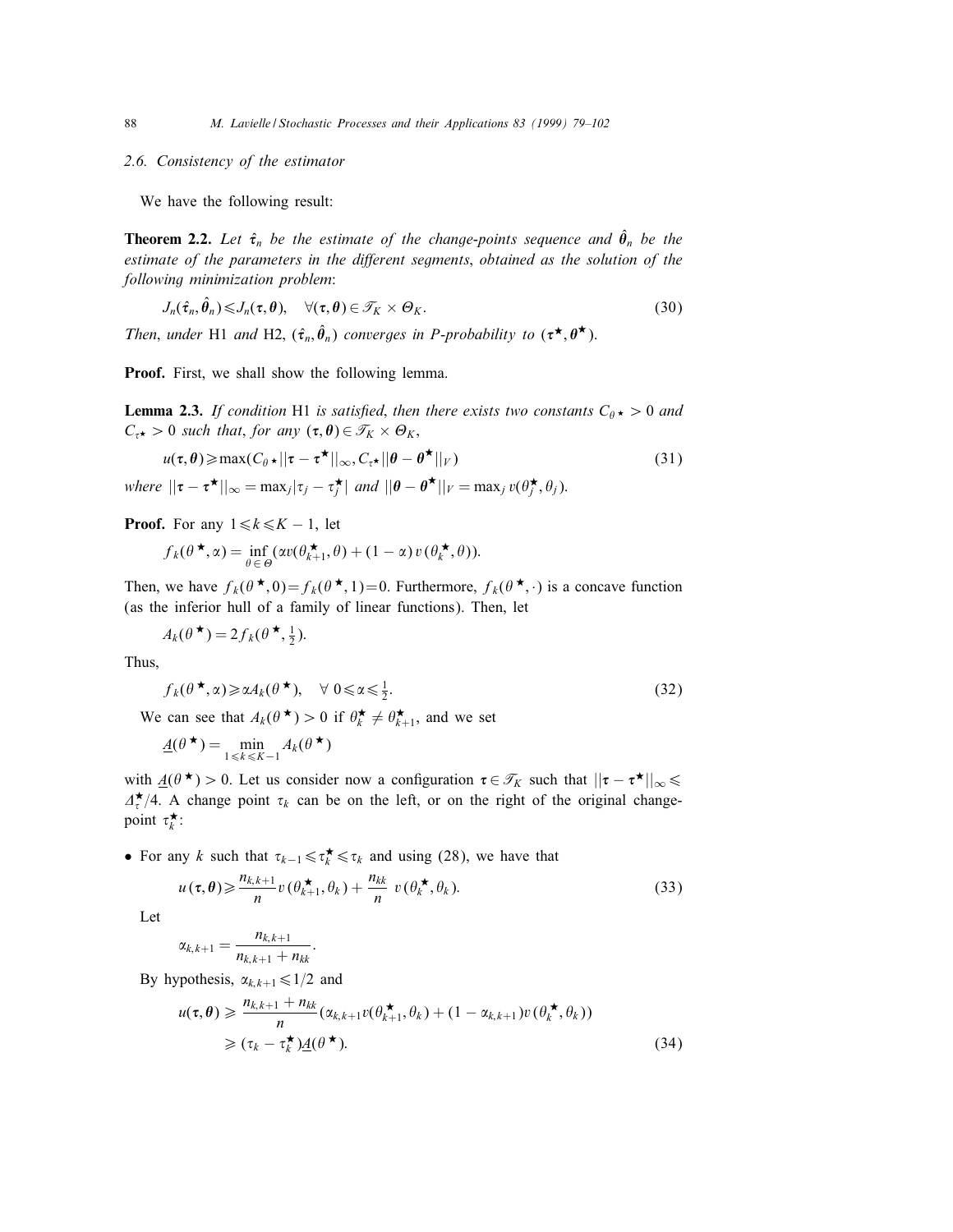• For any k such that  $\tau_k \leq \tau_k^{\star} \leq \tau_{k+1}$ , we set in a same way

$$
\alpha_{k,k-1}=\frac{n_{k,k-1}}{n_{k,k-1}+n_{kk}}.
$$

As before, and using the fact that  $\alpha_{k,k-1} \leq 1/2$ ,

$$
u(\tau,\theta) \geqslant (\tau_k^{\star} - \tau_k) \underline{A}(\theta^{\star}). \tag{35}
$$

Thus, if  $||\tau - \tau^{\star}||_{\infty} \le \Delta_{\tau}^{\star}/4$ ,  $u(\tau, \theta) \ge \underline{A}(\theta^{\star})||\tau - \tau^{\star}||_{\infty}$ .

On the other hand, from (28),  $u(\tau, \theta) \ge \max_k v(\theta_k^*, \theta_k) n_{kk}/n$ . Now, if  $||\tau - \tau^*||_{\infty} \le$  $\Delta_{\tau}^{\star}/4$ ,  $n_{kk}/n \ge \Delta_{\tau}^{\star}/2$  for any k, and then,  $u(\tau,\theta) \ge \Delta_{\tau}^{\star} ||\theta - \theta^{\star}||_V/2$ .

If now  $||\tau - \tau^{\star}||_{\infty} > \Delta_{\tau}^{\star}/4$ , there clearly exists a pair  $(k, j)$  such that  $n_{kj} \geq$  $n\Delta_{\tau}^{\star}/4$  and  $n_{k,j+1} \geq n\Delta_{\tau}^{\star}/4$ . Let

$$
\alpha_{k,j+1} = \frac{n_{k,j+1}}{n_{k,j+1} + n_{kj}}.
$$

For any  $\theta \in \Theta_K$ , we have

$$
u(\tau, \theta) \geq \frac{n_{k,j+1} + n_{kj}}{n} \left( \alpha_{k,j+1} v(\theta_{j+1}^{\star}, \theta_k) + (1 - \alpha_{k,j+1}) v(\theta_j^{\star}, \theta_k) \right)
$$
  
\n
$$
\geq \frac{n_{k,j+1} + n_{kj}}{n} \min \left( \alpha_{k,j+1}, 1 - \alpha_{k,j+1} \right) \underline{A}(\theta^{\star})
$$
  
\n
$$
\geq \frac{n_{k,j+1} + n_{k,j+1}}{n} \min \left( \frac{n_{k,j+1}}{n}, \frac{n_{k,j+1}}{n} \right) \underline{A}(\theta^{\star})
$$
  
\n
$$
\geq \frac{\underline{A}^{\star 2}}{8} \underline{A}(\theta^{\star}).
$$
 (36)

Finally, using the fact that for  $0 \le a, b \le 1$ ,  $\min(a, b) \ge ab$ , we obtain that

$$
u(\tau, \theta) \geq \underline{A}(\theta^{\star}) \min\left(\frac{\Delta_{\tau}^{\star}}{2}, ||\tau - \tau^{\star}||_{\infty}\right)
$$
  

$$
\geq \frac{\Delta_{\tau}^{\star} \underline{A}(\theta^{\star})}{2} ||\tau - \tau^{\star}||_{\infty}
$$
 (37)

and

$$
u(\tau,\theta) \geq \frac{\Delta_{\tau}^{\star}}{2} \min\left(\frac{\Delta_{\tau}^{\star}}{4}, ||\theta - \theta^{\star}||_{V}\right)
$$
  

$$
\geq \frac{\Delta_{\tau}^{\star 2}}{8} ||\theta - \theta^{\star}||_{V}.
$$
 (38)

Thus, setting  $C_{\theta} \star = \Delta_{\tau}^{\star 2} \underline{A}(\theta^{\star})/8$  and  $C_{\tau} \star = \Delta_{\tau}^{\star 2}/8$ ,

$$
u(\tau,\boldsymbol{\theta})\geqslant \max(C_{\theta}\star||\tau-\tau^{\star}||_{\infty},C_{\tau^{\star}}||\boldsymbol{\theta}-\boldsymbol{\theta}^{\star}||_{V}).
$$

This achieves the proof of Lemma 2.3.  $\Box$ 

**Proof of Theorem 2.2** (conclusion). For any  $\delta > 0$ , let us define

$$
\mathcal{T}_{K,\delta} = \{ \tau \in \mathcal{T}_K; \ ||\tau - \tau^{\star}||_{\infty} > \delta \},\tag{39}
$$

$$
\Theta_{K,\delta} = \{ \theta \in \Theta_K; \ ||\theta - \theta^{\star}||_V > \delta \}.
$$
\n(40)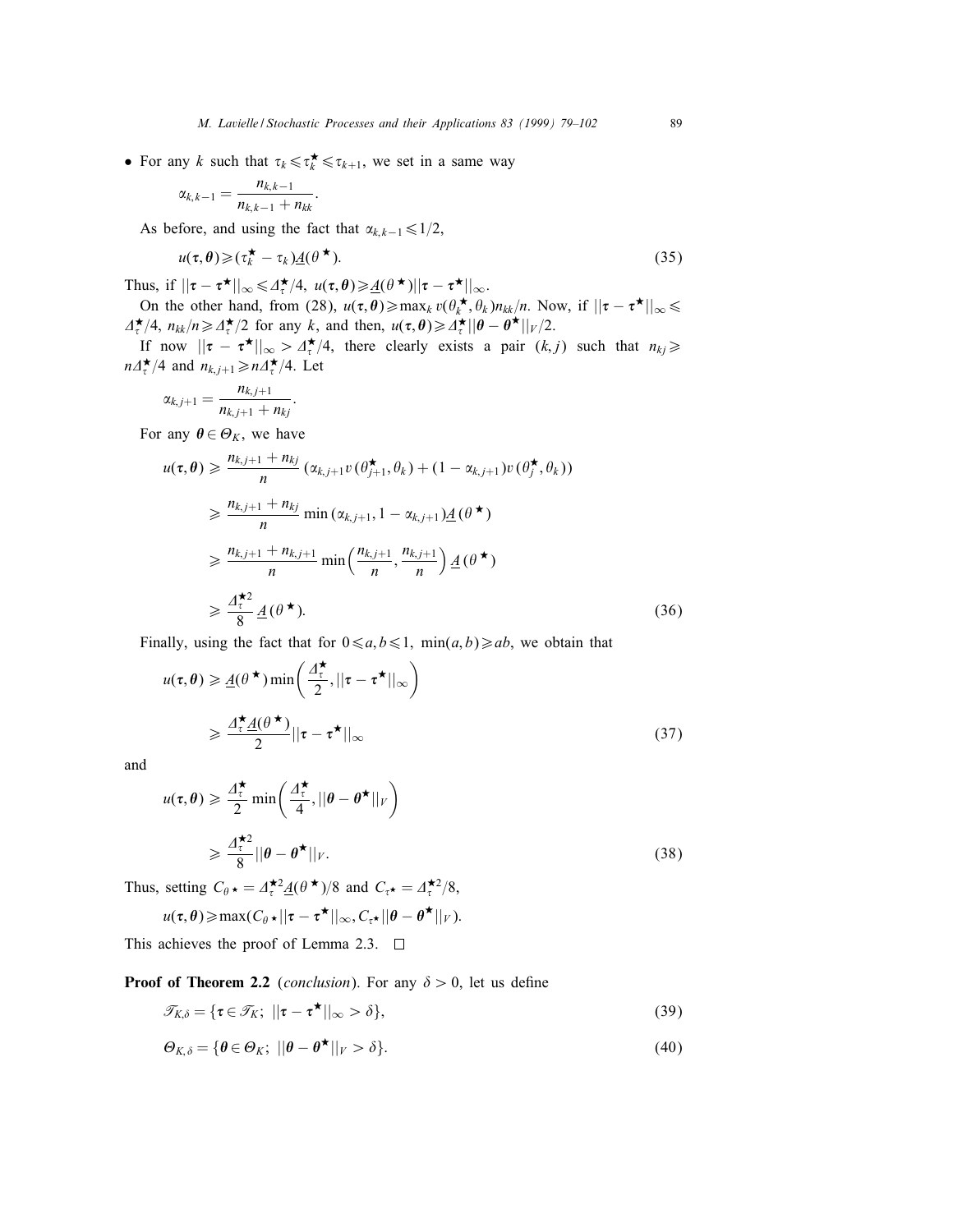Thus, we have

$$
\inf_{(\tau,\theta)\in\mathscr{T}_{K,\delta}\times\Theta_K}u(\tau,\theta)\geq C_{\theta}\star\delta,
$$

$$
\inf_{(\tau,\theta)\in\mathcal{I}_K\times\Theta_{K,\delta}}u(\tau,\theta)\geqslant C_{\tau}\star\delta
$$

and then,

$$
P(||\hat{\tau}_n - \tau^{\star}||_{\infty} > \delta) \leq P\left(\inf_{(\tau,\theta) \in \mathcal{T}_{K,\delta} \times \Theta_K} U_n(\tau,\theta) < 0\right)
$$
  

$$
\leq P\left(\sup_{(\tau,\theta) \in \mathcal{T}_{K,\delta} \times \Theta_K} |e_n(\tau,\theta)| > \inf_{(\tau,\theta) \in \mathcal{T}_{K,\delta} \times \Theta_K} u(\tau,\theta)\right).
$$
 (41)

Using Lemma 2.3 and (29), we have that

$$
P(||\hat{\tau}_n - \tau^{\star}||_{\infty} > \delta) \leq 2P \left( \max_{(\tau, \theta) \in \mathcal{T}_{K,\delta} \times \Theta_K} \sum_{k=1}^K |n^{-1} S_n(Y_k, \theta_k)| > \frac{C_{\theta} \star \delta}{2} \right)
$$
  

$$
\leq 2K P \left( \sup_{1 \leq t \leq t' \leq n, \theta \in \Theta} |n^{-1} S_n(Y_t, Y_{t+1}, \dots, Y_{t'}, \theta)| > \frac{C_{\theta} \star \delta}{2K} \right).
$$
(42)

In the same way, we show that

$$
P(||\hat{\theta}_n - \theta^{\star}||_V > \delta) \leq 2KP \left( \max_{1 \leq t \leq t' \leq n, \theta \in \Theta} |n^{-1}S_n(Y_t, Y_{t+1}, \dots, Y_{t'}, \theta)| > \frac{C_{\tau^{\star}}\delta}{2K} \right).
$$
\n(43)

From (23), the right-hand terms of (42) and (43) converge to 0 and  $(\hat{\tau}_n, \hat{\theta}_n)$  converges to  $(\tau^{\star}, \theta^{\star})$  in probability.  $\square$ 

## 2.7. The rate of convergence

We have the following result concerning the rate of convergence of the sequence of estimates  $\{(\hat{\tau}_n, \hat{\theta}_n)\}$ :

### Theorem 2.4. Let

$$
||\hat{\tau}_n - \tau^{\star}||_{\infty} = \max_{1 \leq j \leq K} |\hat{\tau}_j - \tau^{\star}_j| \quad \text{and} \quad ||\hat{\theta}_n - \theta^{\star}||_{\infty} = \max_{1 \leq j \leq K} ||\hat{\theta}_j - \theta^{\star}_j||_2.
$$

Assume that conditions H1 and H2 are satisfied. Then, the sequences  $(n||\hat{\tau}_n - \tau^{\star}||_{\infty})$ and  $(\sqrt{n^{2-h}}||\hat{\theta}_n - \theta^{\star}||_{\infty})$  are uniformly tight in P-probability:

(i) 
$$
\lim_{\delta \to \infty} \lim_{n \to \infty} P(n||\hat{\tau}_n - \tau^{\star}||_{\infty} \geq \delta) = 0,
$$

(ii) 
$$
\lim_{\eta \to \infty} \lim_{n \to \infty} P(\sqrt{n^{2-h}} || \hat{\theta}_n - \theta^{\star} ||_{\infty} \ge \eta) = 0.
$$

This result means that the rate of convergence of  $\hat{\tau}_n$  does not depend on the covariance structure of the sequence  $(Y_i)$ . For strongly mixing sequences, as well as for strongly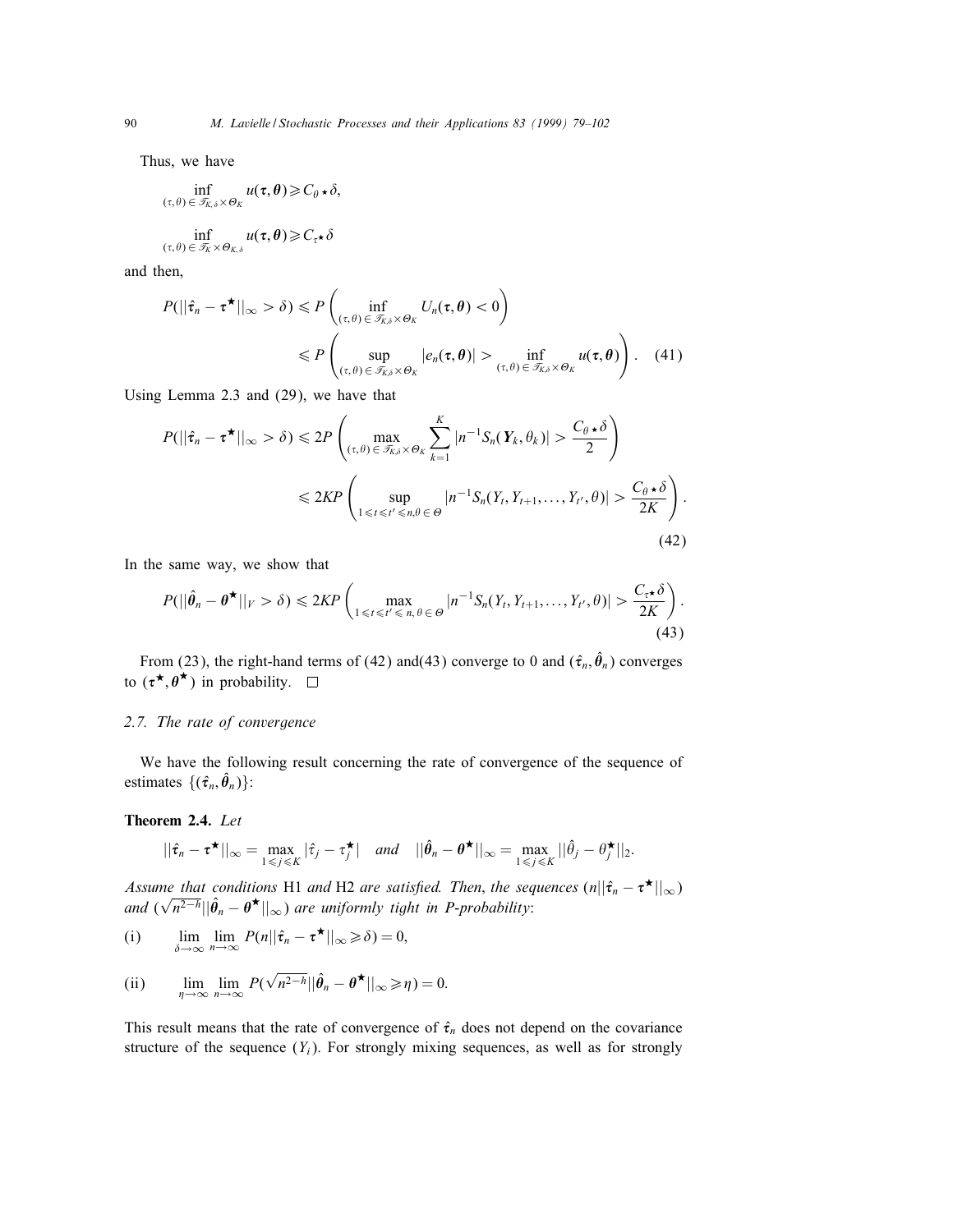dependent sequences,  $||\hat{\tau}_n - \tau^*||_{\infty} = \mathcal{O}_P(n^{-1})$ . On the other hand, the rate of convergence of  $\hat{\theta}_n$  directly depends on the covariance structure of  $(Y_i)$ . Indeed, this rate is the rate of convergence of  $\hat{\theta}_n$  in the absence of changes.

Proof of Theorem 2.4. We shall show first that, under H1 and H2,

$$
\lim_{\delta \to \infty} \lim_{n \to \infty} P(n^{2-h} || \hat{\tau}_n - \tau^{\star} ||_{\infty} \ge \delta) = 0.
$$
\n(44)

For any  $\delta > 0$  and for  $1 \le h < 2$ , let

$$
\mathscr{T}_{K,\delta n^{h-2}} = \{\boldsymbol{\tau} \in \mathscr{T}_K; \; ||\boldsymbol{\tau} - \boldsymbol{\tau}^{\star}||_{\infty} > \delta n^{h-2}\}.
$$

Then, for any  $\delta > 0$ ,

$$
P(n^{2-h}||\hat{\tau}_n - \tau^{\star}|| > \delta) \leq P\left(\inf_{(\tau,\theta)\in\mathcal{T}_{K,\delta n^{h-2}}\times\Theta_K} U_n(\tau,\theta) < 0\right).
$$
 (45)

In (29),  $e_n(\tau, \theta)$  is decomposed into a sum. Since the consistency of  $\hat{\tau}_n$  is established,  $\hat{\tau}_k$  converges to  $\tau_k^*$  for any k. Thus, only the pairs  $(k, j)$ , such that  $|k - j| \leq 1$ , are present in the sum. Thus, using (27) and(29), expression of  $U_n$  reduces to

$$
U_n(\tau,\theta) = u(\tau,\theta) + \frac{1}{n} \sum_{k=1}^K \sum_{j=k-1}^{k+1} (S_n(Y_{kj},\theta_k) - S_n(Y_{kj},\theta_j^{\star})).
$$
\n(46)

Thus, using (45) and (46), Eq. (44) will be a direct consequence of the two following equalities:

$$
\lim_{\delta \to \infty} \lim_{n \to \infty} P\left( \inf_{(\tau,\theta) \in \mathcal{T}_{K,\delta n^{h-2}} \times \Theta_K} \left( \frac{S_n(Y_{kk}, \theta_k) - S_n(Y_{kk}, \theta_k^{\star})}{n} + Cu(\tau, \theta) \right) < 0 \right) = 0,
$$
\n(47)

$$
\lim_{\delta \to \infty} \lim_{n \to \infty} P\left(\inf_{(\tau,\theta) \in \mathcal{T}_{K,\delta n^{h-2}} \times \Theta_K} \frac{S_n(Y_{k,k+1}, \theta_k)}{n} + Cu(\tau,\theta) < 0\right) = 0,\tag{48}
$$

for any  $C > 0$ .

We establish (47) first. Recall that  $Y_{kk}$  represents the observations that belong to segment k in both configurations,  $\tau$  and  $\tau^{\star}$ :  $Y_{kk} = (Y_t, \max(t_{k-1}^{\star}, t_{k-1}) < t \leq \min(t_k^{\star}, t_k)).$ Since the consistency of the estimate is established,  $\hat{n}_k = \hat{t}_k - \hat{t}_{k-1}$  converges to  $n_k^{\star} =$  $t_k^{\star} - t_{k-1}^{\star}$ , and  $\hat{\theta}_j$  converges to  $\theta_j^{\star}$ . Thus, we only consider the configurations  $(\tau, \theta)$ where  $n_{kk} > n_k^{\star}/2$ , and where  $\theta_k \in \mathcal{V}(\theta_k^{\star})$ . Thus, using H1 (ii) and (28),

$$
u(\tau,\theta) \geqslant \frac{n_{kk}}{n} v(\theta_k^{\star},\theta_k) \geqslant \frac{n_{kk}}{n} B ||\theta_k - \theta_k^{\star}||_2^2
$$

and, from Lemma 2.3,

$$
\inf_{(\tau,\theta)\in\mathscr{T}_{K,\delta n^{h-2}}\times\Theta_K}u(\tau,\theta)\geqslant\max\left(C_\theta\star\delta n^{h-2},\frac{n_k^\star}{2n}B||\theta_k-\theta_k^\star||_2^2\right).
$$
\n(49)

Under H1, there exists  $\tilde{\theta} \in \Theta$  such that

$$
S_n(Y_{kk}, \theta_k) - S_n(Y_{kk}, \theta_k^{\star}) = \langle \nabla S_n(Y_{kk}, \tilde{\theta}), \theta_k - \theta_k^{\star} \rangle
$$
\n(50)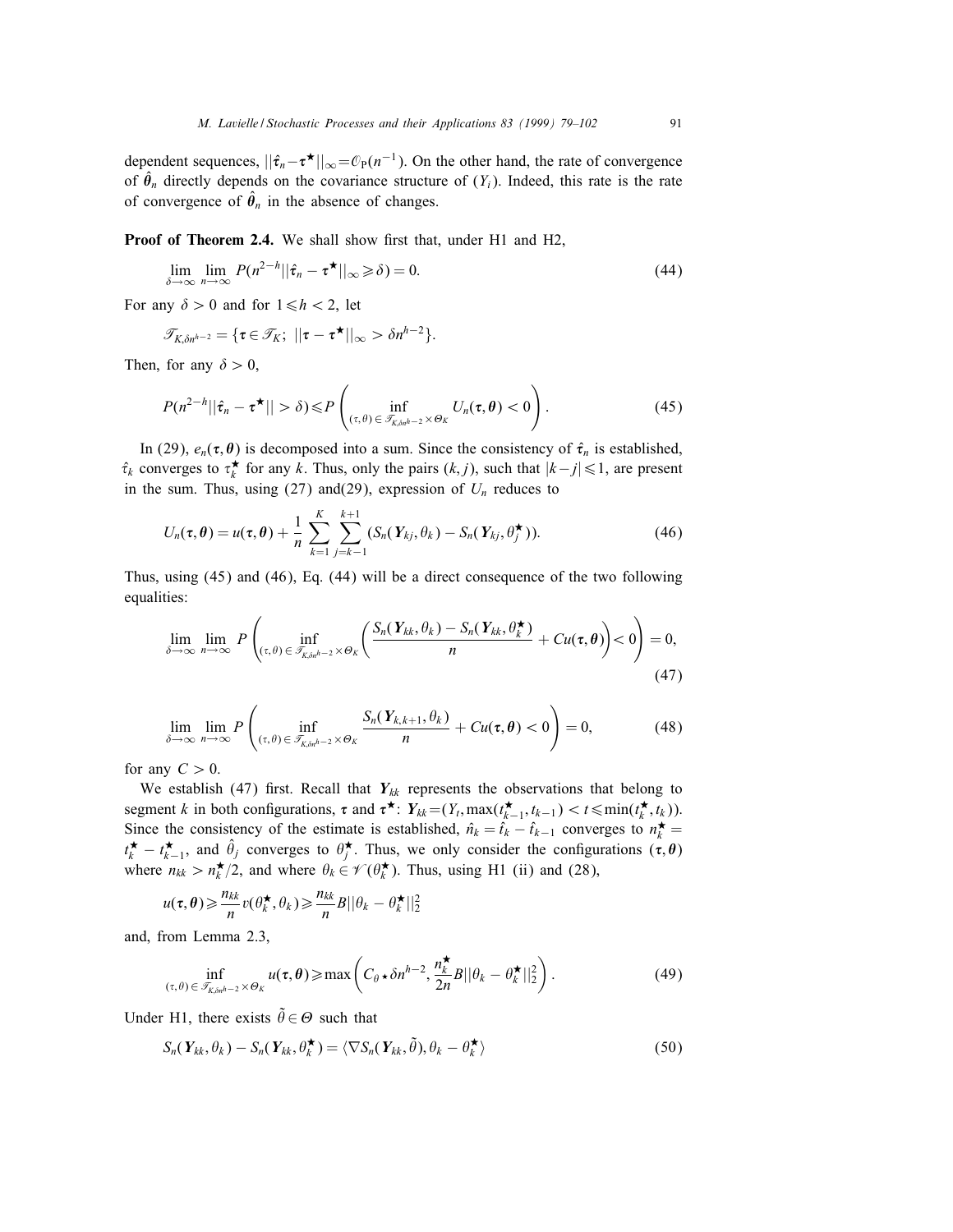where  $\nabla S_n(Y_{kk}, \tilde{\theta})$  was defined in (21). On the other hand, using the fact that where  $\sqrt{b_n}$   $\binom{\textbf{r}}{k}$ ,  $\frac{\textbf{r}}{k}$  was defined in (21).

$$
P\left(\sup_{(\tau,\theta)\in\mathcal{F}_{K,\delta n^{h-2}}\times\Theta_K}\left(\frac{1}{n}\sup_{\tilde{\theta}\in\Theta}|\langle\nabla S_n(\boldsymbol{Y}_{kk},\tilde{\theta}),\theta_k-\theta_k^{\star}\rangle|-Cu(\tau,\theta)\right)\geq0\right)
$$
  

$$
\leq P\left(\max_{\substack{\tau^{\star}_{k-1}  

$$
\leq\frac{2A_1}{C_{\theta}\star BC\delta}\left(\frac{n^{\star}_k}{n}\right)^{h-1}
$$
(51)
$$

by using (25). This term converges to 0 when  $\delta \to \infty$  since  $n_k^{\star}/n$  is a constant.

We show now (48). Here,  $\tau_k > \tau_k^*$  and  $Y_{k,k+1}$  represents the observations that belong to segment k in  $\tau$  and to segment  $k + 1$  in  $\tau^{\star}$ :  $Y_{k,k+1} = (Y_t, t_k^{\star} < t \le t_k)$ . (The case  $\tau_k < \tau_k^{\star}$  would be treated in a same way:  $Y_{k+1,k}$  represents the observations that belong to segment  $k + 1$  in  $\tau$  and segment k in  $\tau^*$ .)

If  $\tau_k - \tau_k^{\star} \leq \delta n^{h-2}$ , that is,  $t_k - t_k^{\star} \leq \delta n^{h-1}$ , then

$$
P\left(\min_{0\leq t_k-t_k^* \leq \delta n^{h-1}} \inf_{\theta \in \Theta_K} \left(\frac{S_n(Y_{k,k+1}, \theta_k)}{n} + Cu(\tau, \theta)\right) < 0\right)
$$
\n
$$
\leq P\left(\max_{0\leq t_k-t_k^* \leq \delta n^{h-1}} \sup_{\theta_k \in \Theta} \left| |S_n(Y_{t_k^*+1}, \dots, Y_{t_k}, \theta_k)| \right| > C_\theta \star C\delta n^{h-1}\right)
$$
\n
$$
\leq \frac{A_1}{C_\theta^2 \star C^2 \delta^{2-h}} n^{(h-1)(h-2)} \tag{52}
$$

by using (23). On the other hand, if  $\tau_k - \tau_k^{\star} \geq \delta n^{h-2}$ , we can remark, from Lemma 2.3, that  $u(\tau, \theta) \geq C_{\theta} \star (\tau_k - \tau_k^{\star})$ . Then we have

$$
P\left(\min_{t_k-t_k^{\star}\geq \delta n^{h-1}}\inf_{\theta\in\Theta_K}\left(\frac{S_n(Y_{k,k+1},\theta_k)}{n}+Cu(\tau,\theta)\right)<0\right)
$$
\n
$$
\leq P\left(\min_{t_k-t_k^{\star}\geq \delta n^{h-1}}\inf_{\theta_k\in\Theta}\frac{t_k-t_k^{\star}}{n}\left(\frac{S(Y_{k,k+1},\theta_k)}{t_k-t_k^{\star}}+C_{\theta\star}C\right)<0\right)
$$
\n
$$
\leq P\left(\max_{t_k-t_k^{\star}\geq \delta n^{h-1}}\sup_{\theta_k\in\Theta}\frac{||S_n(Y_{t_k^{\star}+1},\ldots,Y_{t_k},\theta)||}{t_k-t_k^{\star}}>C_{\theta\star}C\right)
$$
\n
$$
\leq \frac{A_2}{C_{\theta\star}^2C^2\delta^{2-h}}n^{(h-1)(h-2)}\tag{53}
$$

by using  $(24)$ . Eq.  $(48)$  is satisfied since the right-hand terms of  $(53)$  and  $(52)$  converge to 0 when  $\delta \rightarrow \infty$ , since  $1 \le h < 2$ .

That achieves the proof of (44). The point (ii) of Theorem 2.4 can be shown in a same way. Indeed, for any  $\eta > 0$ , let  $\delta = B\eta^2$ , where B has been defined in condition H1, and let

$$
\Theta_{K,\delta n^{h-2}} = \{ \boldsymbol{\theta} \in \Theta_K; \ ||\boldsymbol{\theta} - \boldsymbol{\theta}^{\star}||_V > \delta n^{h-2} \}.
$$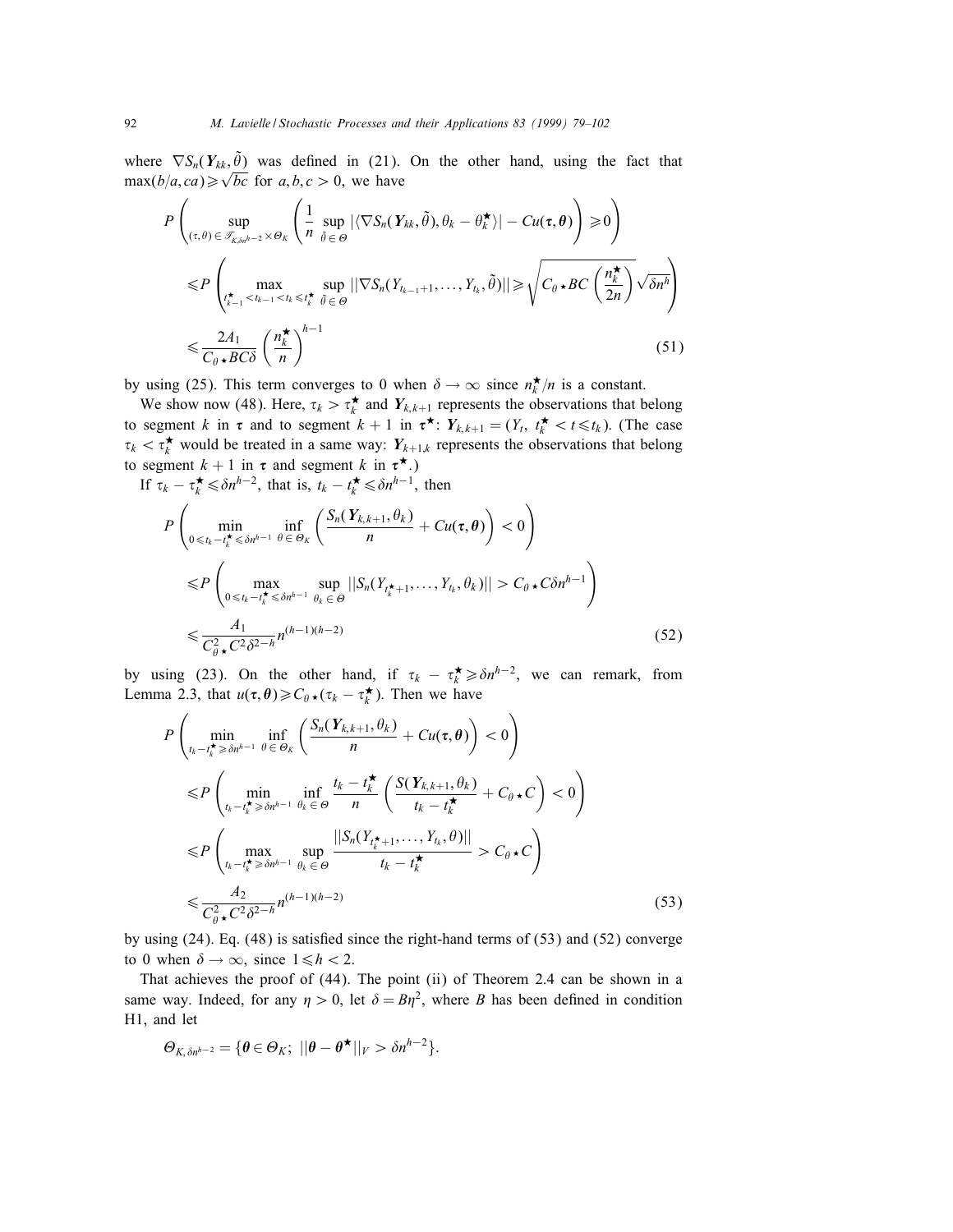Then,

$$
P(\sqrt{n^{2-h}}||\theta - \theta^{\star}||_{\infty} > \eta) \le P(n^{2-h}||\theta - \theta^{\star}||_{V} > B\eta^{2})
$$
  

$$
\le P\left(\inf_{(\tau,\theta)\in\mathcal{F}_{K}\times\Theta_{K,\delta\eta^{h-2}}} U_{\eta}(\tau,\theta) < 0\right).
$$
 (54)

Following the proof of (44), we show that the right-hand term of (54) goes to 0 when  $\eta \to \infty$  and  $n \to \infty$ .

We shall now be able to improve the rate of convergence of  $\hat{\tau}_n$ . For a given configuration  $\tau \in \mathcal{T}_K$ , let  $\theta(\tau)=(\theta_k(\tau), 1\leq k\leq K)$  be the value of  $\theta$  that minimizes  $U_n(\tau, \theta)$ . Thus, using this notation,  $\hat{\theta}_n = \theta(\hat{\tau}_n)$ .

Following again the proof of (44), we must show that

$$
\lim_{\delta \to \infty} \lim_{n \to \infty} P\left(\inf_{\tau \in \mathcal{F}_{K,\delta n^{-1}}} \left(\frac{S_n(\mathbf{Y}_{kk}, \theta_k(\tau)) - S_n(\mathbf{Y}_{kk}, \theta_k(\tau^{\star}))}{n}\right) + C(u(\tau, \theta(\tau)) - u(\tau^{\star}, \theta(\tau^{\star})))) < 0\right) = 0,
$$
\n(55)

$$
\lim_{\delta \to \infty} \lim_{n \to \infty} P\left(\inf_{\tau \in \mathcal{T}_{K,\delta n^{-1}}} \frac{S_n(\mathbf{Y}_{k,k+1}, \theta_k(\tau))}{n} + C(u(\tau, \theta(\tau)) - u(\tau^{\star}, \theta(\tau^{\star}))) < 0\right) = 0
$$
\n(56)

for any  $C > 0$ . We obtain (56) exactly as we have shown (48). Indeed, (48) remains true if we set  $h = 1$  in (52) and (53).

We must now show (55). To do that, assume that  $\hat{\tau}_n$  is a configuration of change points where  $\tau_k \ge \tau_k^*$  for any k. From (44) and from Theorem 2.4,  $n_{k,k+1} = n(\hat{\tau}_k \tau_k^{\star}$ ) =  $\mathcal{O}_p(n^{h-1})$  and  $\theta_k(\hat{\tau}_n) - \theta_k^{\star} = \mathcal{O}_p(n^{h/2-1})$ . Then, using the definition of u and  $S_n$ , we can show that

$$
u(\tau, \theta(\tau)) - u(\tau^{\star}, \theta(\tau^{\star})) = \sum_{k=1}^{K-1} \frac{n_{k,k+1}}{n} v(\theta_k^{\star}, \theta_{k+1}^{\star})(1 + \mathcal{O}_{p}(1))
$$
(57)

and

$$
\frac{S_n(\boldsymbol{Y}_{kk}, \theta_k(\hat{\boldsymbol{\tau}}_n)) - S_n(\boldsymbol{Y}_{kk}, \theta_k(\boldsymbol{\tau}^\star))}{n} = \frac{n_{k,k+1}}{n} \frac{S_n(\boldsymbol{Y}_{kk}, \theta_k^\star)}{n} (1 + \mathcal{O}_p(1)).
$$
 (58)

We use the fact that  $v(\theta_k^{\star}, \theta_{k+1}^{\star})$  is bounded from below, and that  $n^{-1}S_n(Y_{kk}, \theta_k^{\star})$  goes to 0, uniformly in  $\tau$  to show (55).  $\Box$ 

#### 3. Detection of an unknown number of changes

Now, we assume that the number of segments  $K$  is unknown. Nevertheless, we assume that that this number is upper bounded by a known  $K$ .

We propose to estimate the configuration of changes  $\tau$ , the vector of parameters  $\theta$ and the number of segments K, by minimizing a penalized contrast function  $\tilde{J}_n(\tau, \theta, K)$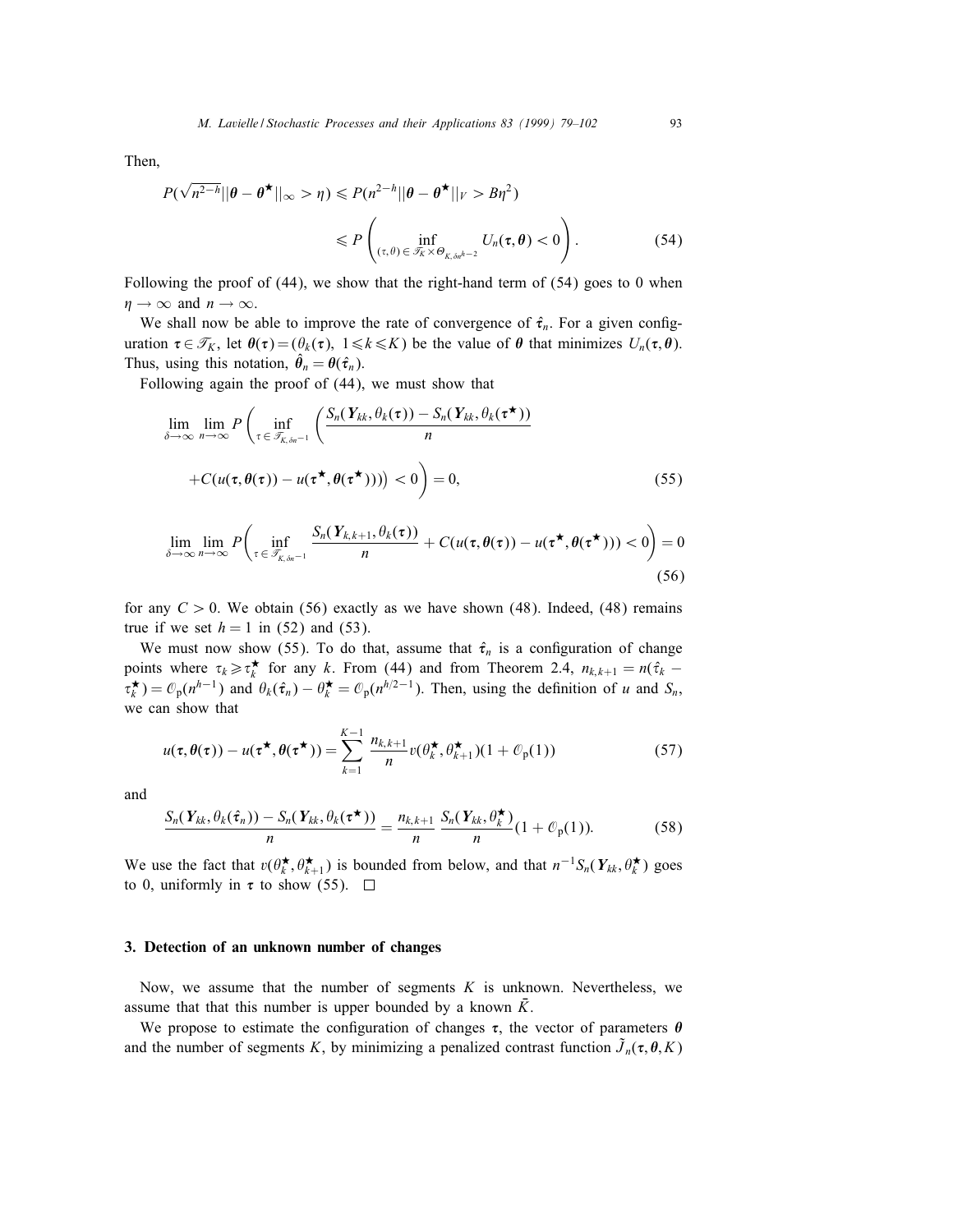defined by

$$
\tilde{J}_n(\tau, \theta, K) = \sum_{k=1}^K W_n(Y_k, \theta_k) + \beta_n K \tag{59}
$$

for any  $K \in \{1, 2, ..., \overline{K}\}\$ , and any  $(\tau, \theta) \in \mathcal{T}_K \times \Theta_K$ .

The sequence  $\{\beta_n\}$  is positive and tends to 0 when *n* tends to infinity. This method is classical for many problems of model selection (see Akaike, 1974; Schwarz, 1978; Hannan, 1980; Yao, 1988; Barron et al., 1999; Dacunha-Castelle and Gassiat, 1997). The parameter  $\beta_n$  is a trade-off between the fit with the observations and the size of the model, that is, the number of segments that cannot be too big. The particular choice  $\beta_n = \log n/n$  corresponds to the so-called Schwarz criterion, already proposed by Yao (1988) for estimating an unknown number of jumps in an independent random sequence. In a more general framework, we must adjust the rate of convergence of  $\{\beta_n\}$  to 0 according to the rate of convergence of the estimate  $(\hat{\tau}_n, \hat{\theta}_n)$ . Indeed, when the number of changes is unknown, we have the following result.

**Theorem 3.1.** Let  $\{\beta_n\}$  be a positive sequence of real numbers such that

$$
\beta_n \underset{n \to \infty}{\to} 0 \quad \text{and} \quad n^{2-h} \beta_n \underset{n \to \infty}{\to} \infty. \tag{60}
$$

Then, under H1 and H2, the minimum penalized contrast estimator  $(\hat{\tau}_n, \hat{\theta}_n, \hat{K}_n)$ , obtained as the solution of the following minimization problem:

$$
\tilde{J}_n(\hat{\tau}_n, \hat{\theta}_n, \hat{K}_n) \le \tilde{J}_n(\tau, \theta, K), \quad \forall (\tau, \theta, K) \in \mathcal{T}_K \times \Theta_K \times \{1, 2, \dots, \bar{K}\}.
$$
 (61)

converges in P-probability to  $(\tau^{\star}, \theta^{\star}, K^{\star})$ .

**Proof.** For any  $n > 0$ , we have

$$
U_n(\hat{\tau}_n, \hat{\theta}_n) + \beta_n \hat{K}_n \leq \beta_n K^{\star}, \qquad (62)
$$

that is,

$$
\hat{K}_n \leqslant -\frac{U_n(\hat{\tau}_n, \hat{\theta}_n)}{\beta_n} + K^{\star}.
$$
\n(63)

We define now  $||\tau - \tau^{\star}||_{\infty}$  by

$$
||\boldsymbol{\tau}-\boldsymbol{\tau^\star}||_{\infty}=\max_j\min_k|\tau_k-\tau_j^\star|
$$

and Lemma 2.3 still applies:  $u(\tau, \theta) \ge C_\theta \star ||\tau - \tau^{\star}||_{\infty}$ . Then, for any configuration  $\tau$ of K segments, with  $K < K^{\star}$ ,  $||\tau - \tau^{\star}||_{\infty} \ge \frac{A^{\star}}{\tau}/2$  and

$$
u(\tau,\theta) \geqslant \frac{C_{\theta} \star}{2} \Delta_{\tau}^{\star}, \quad \forall \theta \in \Theta.
$$
\n
$$
(64)
$$

Then, if  $\hat{K}_n < K^{\star}$ ,

$$
\beta_n K^{\star} \geq u(\hat{\tau}_n, \hat{\theta}_n) + e_n(\hat{\tau}_n, \hat{\theta}_n) + \beta_n \hat{K}_n
$$
\n(65)

$$
\geqslant \frac{C_{\theta}\star \Delta_{\tau}^{\star}}{2} + e_n(\hat{\tau}_n, \hat{\theta}_n) + \beta_n \hat{K}_n \tag{66}
$$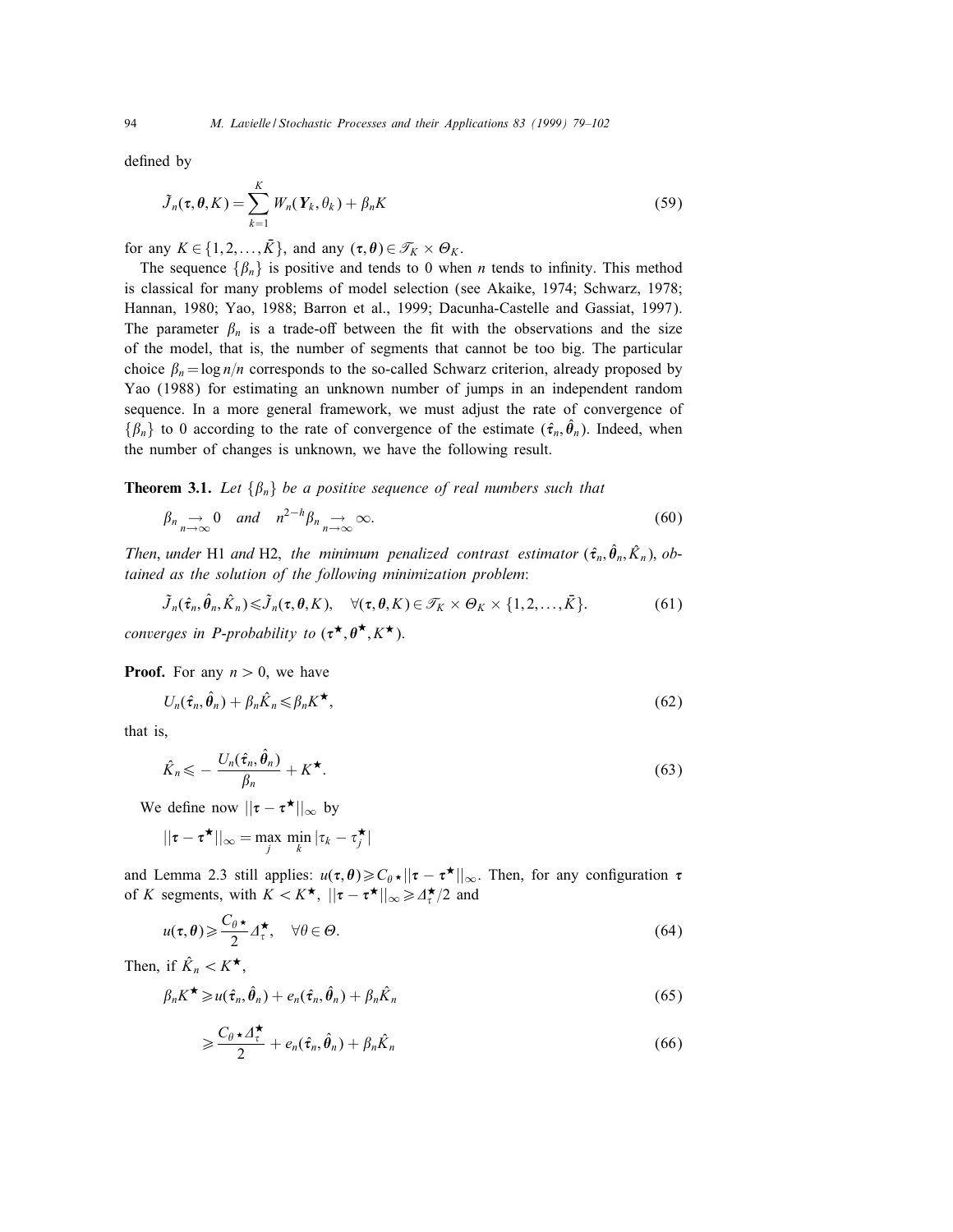and

$$
P(\hat{K}_n < K^{\star}) \leq P\left(\max_{1 \leq K \leq K^{\star}-1} \sup_{(\tau,\theta) \in \mathcal{I}_K \times \Theta_K} |e_n(\tau,\theta)| \geq \frac{C_{\theta} \star \Delta_{\tau}^{\star}}{2} - \beta_n K^{\star}\right). \tag{67}
$$

We use the fact that  $\beta_n$  converges to 0 and that  $e_n(\tau, \theta)$  converges to 0 uniformly to conclude that  $P(\hat{K}_n < K^{\star}) \to 0$  when  $n \to \infty$ . On the other hand, we have

$$
P(\hat{K}_n > K^{\star}) \leq P\left(\max_{K^{\star}+1 \leq K \leq \bar{K}} \sup_{(\tau,\theta) \in \bar{\mathcal{I}}_K \times \Theta_K} -\frac{U_n(\tau,\theta)}{\beta_n} \geq 1\right)
$$
  
 
$$
\leq P\left(\min_{K^{\star}+1 \leq K \leq \bar{K}} \inf_{(\tau,\theta) \in \bar{\mathcal{I}}_K \times \Theta_K} u(\tau,\theta) + \beta_n + e_n(\tau,\theta) \leq 0\right).
$$
 (68)

Thus, we can adapt the proof of Theorem 2.4 by changing  $u(\tau, \theta)$  into  $u(\tau, \theta) + \beta_n$ . Let  $\delta_n = \beta_n n^{2-h}$ . Under the hypotheses of Theorem 3.1,  $\delta_n \to \infty$  when  $n \to \infty$ .

Thus, by using Theorem 2.4, we have that for any  $K^{\star} + 1 \leq K \leq \bar{K}$ ,

$$
\lim_{n\to\infty}P\left(\inf_{(\tau,\theta)\in\mathscr{T}_{K,\beta_n}\times\Theta_K}u(\tau,\theta)+e_n(\tau,\theta)\leqslant 0\right)=0,
$$

$$
\lim_{n\to\infty} P\left(\inf_{(\tau,\theta)\in\mathscr{T}_{\mathcal{K}}\times\Theta_{K,\beta_n}}u(\tau,\theta)+e_n(\tau,\theta)\leqslant 0\right)=0
$$

where  $\mathcal{T}_{K, \beta_n}$  and  $\Theta_{K, \beta_n}$  have been defined in (39) and (40). Let

$$
\tilde{\mathscr{T}}_{K,\,\beta_n} = \mathscr{T}_K \setminus \mathscr{T}_{K,\,\beta_n} = \{ \tau \in \mathscr{T}_K; \ ||\tau - \tau^{\bigstar}||_{\infty} \leq \beta_n \},
$$
  

$$
\tilde{\Theta}_{K,\,\beta_n} = \Theta_K \setminus \Theta_{K,\,\beta_n} = \{ \theta \in \Theta_K; \ ||\theta - \theta^{\bigstar}||_V \leq \beta_n \}.
$$

We have to show that, for any  $K^{\star} + 1 \leq K \leq \overline{K}$ , for any  $\delta > 0$ ,

$$
\lim_{n\to\infty} P\left(\inf_{(\tau,\theta)\in\tilde{\mathscr{T}}_{K,\beta_n}\times\tilde{\Theta}_{K,\beta_n}}\beta_n+e_n(\tau,\theta)\leqslant 0\right)=0.
$$
\n(69)

Thus, using the decomposition (29) of  $e_n(\tau, \theta)$  into a sum, it is enough to show that, for any  $K^{\star}$  +  $1 \le K \le \overline{K}$ , for any pair  $(k, j)$ , and for any  $C > 0$ ,

$$
\lim_{n\to\infty} P\left(\inf_{(\tau,\theta)\in\tilde{\mathscr{T}}_{K,\beta_n}\times\tilde{\Theta}_{K,\beta_n}}\left(\frac{S_n(\mathbf{Y}_{kj},\theta_k)}{n}-\frac{S_n(\mathbf{Y}_{kj},\theta_j^{\star})}{n}+C\beta_n\right)\leq 0\right)=0.\hspace{1cm}(70)
$$

Consider first that k and j are such that  $t_{j-1}^{\star} \leq t_{k-1} < t_k \leq t_j^{\star}$ : segment k of  $\tau$  is included in segment j of  $\tau^*$ . Since  $\theta \in \tilde{\Theta}_{K,\beta_n}$ ,  $||\theta_k - \theta_j^*|| \le \sqrt{\beta_n/B}$  and then,

$$
P\left(\min_{\substack{t_{j-1}^* \le t_{k-1} < t_k \le t_j^*}} \inf_{\theta \in \tilde{\Theta}_{K,\beta_n}} \left( \frac{S_n(Y_{kj}, \theta_k)}{n} - \frac{S_n(Y_{kj}, \theta_j^*)}{n} + C\beta_n \right) \le 0 \right)
$$
  
\n
$$
\le P\left(\max_{\substack{t_{j-1}^* \le t_{k-1} < t_k \le t_j^* \\ B C^2} } \sup_{\theta \in \Theta} ||\Delta S_n(Y_{kj}, \tilde{\theta})|| \ge \frac{\sqrt{B}Cn}{\sqrt{\beta_n}} \right)
$$
  
\n
$$
\le \frac{8A_1}{B C^2} \left( \frac{n^{h-2}}{\beta_n} \right).
$$
\n(71)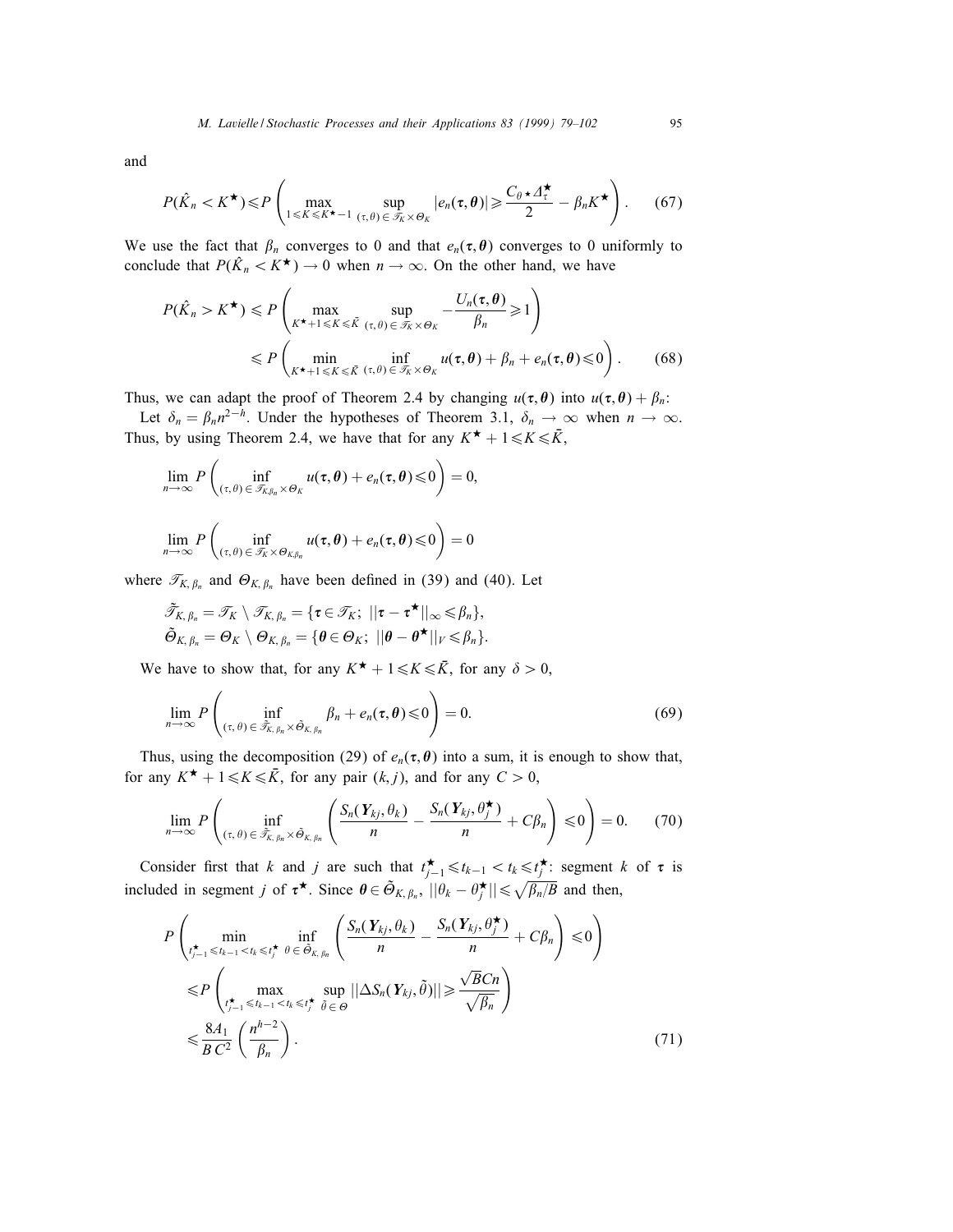Consider now that k and j are such that  $t_{k-1} < t_j^{\star} < t_k$ : a part of segment k of  $\tau$ belongs to segment j of  $\tau^*$  and another part belongs to segment  $j + 1$ . Since  $\tau \in \tilde{\mathcal{T}}_{K, \beta_n}$ ,  $t_k - t_j^{\star} \leq \delta n^{h-1}$ , and then,

$$
P\left(\min_{\substack{t_j^{\star} \le t_k \le t_j^{\star} + n\beta_n \theta \in \tilde{\Theta}_{K,\beta_n}}} \left( \frac{S_n(Y_{kj}, \theta_k)}{n} + C\beta_n \right) \le 0 \right)
$$
  

$$
\le P\left(\max_{s \le n\beta_n} \sup_{\theta \in \Theta} |S_n(Y_{t_j^{\star}+1} \dots Y_{t_j^{\star}+s}, \theta)| > Cn\beta_n \right)
$$
  

$$
\le \frac{A_1}{C^2} (n\beta_n)^{h-2}.
$$
 (72)

When the conditions of Theorem 3.1 are satisfied, the right terms of (72) and (73) converge to 0 when  $n \to \infty$  since  $n\beta_n \to \infty$  when  $n \to \infty$ .

We finally show that  $P(\hat{K}_n \neq K^{\star})$  converges to 0.  $\Box$ 

## 4. Some examples of application

## 4.1. Detection of changes in the mean of a sequence of random variables

We consider the following model:

$$
Y_i = \mu(i) + \varepsilon_i, \quad i = 0, 1, 2, \dots, n
$$
\n(73)

where  $\mu$  is piecewise constant, and where  $(\varepsilon_i)$  is a second-order stationary process with zero mean and variance  $\sigma^2(i)$ . The function  $\sigma(i)$  is assumed to be constant here and the changes affect the function  $\mu$ , that is the mean of Y.

Here, for  $1 \le k \le K$ ,  $\mu_k = \mu(i)$  for any  $t_{k-1} + 1 \le i \le t_k$ , and the vector of parameter to be estimated is  $\theta = (\mu_1, \dots, \mu_K)$ .

We estimate  $\theta_k = \mu_k$  in segment k by minimizing  $W_n(Y_k, \mu_k)$  defined by

$$
W_n(Y_k, \mu_k) = \frac{1}{n} \sum_{i=t_{k-1}+1}^{t_k} (Y_i - \mu_k)^2.
$$
 (74)

(Of course,  $\hat{\mu}_k$  is the empirical mean of Y computed in segment k:  $\hat{\mu}_k = \overline{Y}_k$ .) We estimate  $(\tau, \theta)$  by minimizing the function  $J_n(\tau, \theta)$  defined by

$$
J_n(\tau,\theta) = \frac{1}{n} \sum_{k=1}^K ||Y_k - \mu_k||^2,
$$
\n(75)

that is, by minimizing the function  $U_n(\tau, \theta)$  defined in (27) by

$$
U_n(\tau, \theta) = J_n(\tau, \theta) - J_n(\tau^{\star}, \theta^{\star})
$$
  
= 
$$
\sum_{k=1}^K \sum_{j=1}^K \frac{n_{kj}}{n} (\mu_j^{\star} - \mu_k)^2 - 2 \sum_{k=1}^K \sum_{j=1}^K \frac{n_{kj}}{n} \overline{\varepsilon_{kj}} (\mu_k - \mu_j^{\star})
$$
 (76)

where  $\overline{\epsilon_{ki}}$  is the empirical mean of  $\epsilon_{ki}$ , that is, the  $\epsilon_t$  that belong to segment j in configuration  $\tau^*$  and to segment k in configuration  $\tau$ .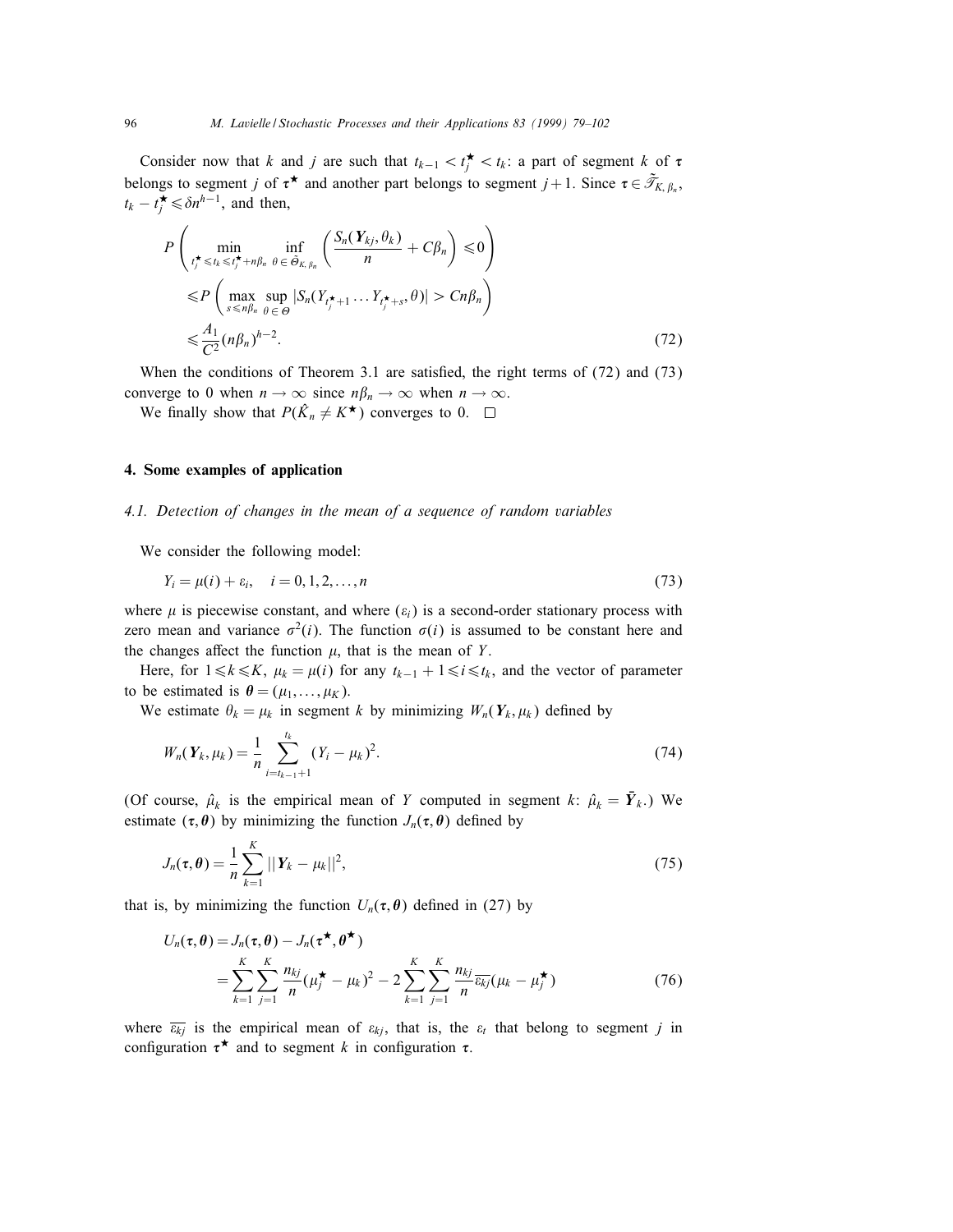Here, condition H1 is satisfied,  $v(\theta_1, \theta_2) = (\theta_1 - \theta_2)^2$  and  $\zeta(Y_i) = Y_i$ .

Then, using the definition of  $\eta_i(\theta)$  given in (9), we have, for any  $1 \le i \le n$ , and any  $\theta = \mu$ ,

$$
\eta_i(\theta) = -2\mu \varepsilon_i,\tag{77}
$$

$$
\nabla \eta_i(\theta) = -2\varepsilon_i. \tag{78}
$$

Condition H2 is satisfied when  $(\varepsilon_i)$  satisfies (16) for some  $1 \leq h < 2$ . This example was studied in detail by Lavielle and Moulines (1999).

## 4.2. Detection of changes in the mean and the variance of a sequence of random variables

Here, we want to detect simultaneously changes in the mean and the variance of  $(Y_i)$  defined in (73). That means that the changes affect both function  $\mu$  and  $\sigma$ . Let  $\theta_k = (\mu_k, \sigma_k^2)$  for any k, where  $\mu_k$  and  $\sigma_k^2$  are the mean and the variance of  $Y_i$  in segment k. The set  $\Theta$  has the form  $\Theta = [A, B] \times [C, D]$  where  $C > 0$ . We estimate  $\theta_k$ in segment k by minimizing  $W_n(Y_k, \theta_k)$  defined by

$$
W_n(\boldsymbol{Y}_k, \theta_k) = \frac{||\boldsymbol{Y}_k - \mu_k||^2}{n\sigma_k^2} + \frac{n_k}{n} \log \sigma_k^2.
$$
\n
$$
(79)
$$

We estimate  $(\tau^*, \theta^*)$  by minimizing the function  $J_n(\tau, \theta)$  defined by

$$
J_n(\tau,\theta) = \frac{1}{n} \sum_{k=1}^K \left( \frac{||Y_k - \mu_k||^2}{\sigma_k^2} + n_k \log \sigma_k^2 \right) \tag{80}
$$

that is,  $(\hat{\tau}_n, \hat{\theta}_n)$  minimizes

$$
U_n(\tau, \theta) = \sum_{k=1}^K \sum_{j=1}^K \frac{n_{kj}}{n} v(\theta_j^{\star}, \theta_k) + \frac{1}{n} \left( \sum_{k=1}^K \sum_{i=t_{k-1}}^{t_k} \eta_i(\theta_k) - \sum_{j=1}^K \sum_{i=t_{j-1}^{\star}}^{t_j^{\star}} \eta_i(\theta_j^{\star}) \right)
$$
(81)

where

$$
v(\theta, \theta') = \frac{(\mu - \mu')^2}{\sigma'^2} + \log \left( \frac{\sigma'^2}{\sigma^2} \right) + \frac{\sigma^2}{\sigma'^2} - 1 \tag{82}
$$

is the Kullback–Lieber distance beetween two Gaussian distributions. Here, for any  $1 \le i \le n$  and any  $\theta = (\mu, \sigma^2)$ ,

$$
\eta_i(\theta) = -2\frac{\mu}{\text{Var }Y_i}\varepsilon_i + \frac{1}{\sigma^2}\zeta_i
$$
\n(83)

where

$$
\varepsilon_i = Y_i - EY_i,
$$
  
\n
$$
\zeta_i = (Y_i - EY_i)^2 - \text{Var } Y_i.
$$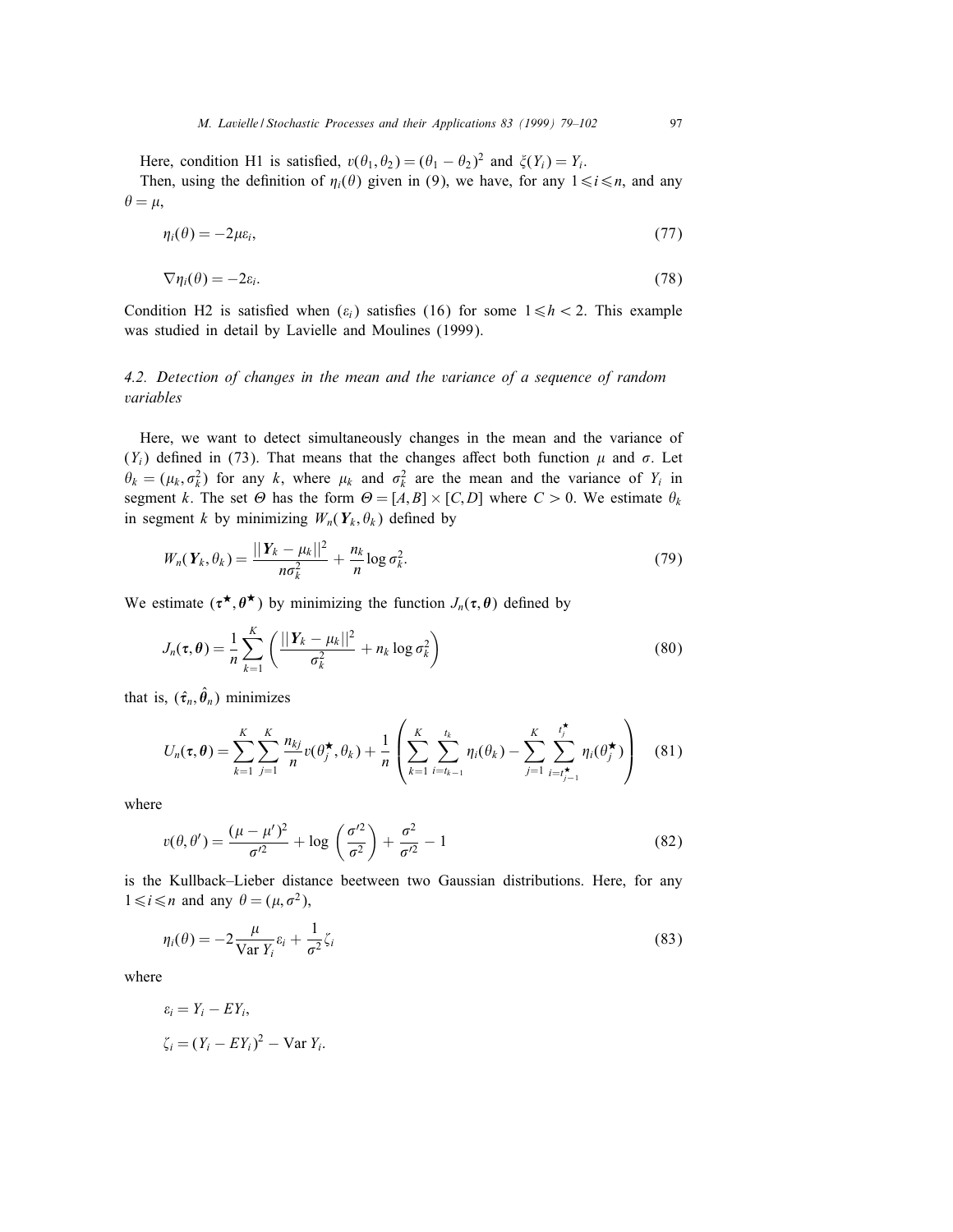Theorems 2.2, 2.4 and 3.1 apply if both  $\varepsilon$  and  $\zeta$  satisfy (16) for  $1 \le h < 2$ . For example, if  $\varepsilon$  is a stationary Gaussian process with autocovariance function  $\gamma_{\varepsilon}$ ,

$$
E\left(\sum_{i=1}^{t} \varepsilon_{i}\right)^{2} = \sum_{l=-t+1}^{t-1} (t - |l|) \gamma_{\varepsilon}(l),
$$
  

$$
E\left(\sum_{i=1}^{t} \zeta_{i}\right)^{2} = \sum_{l=-t+1}^{t-1} (t - |l|) \gamma_{\varepsilon}^{2}(l).
$$

Thus, it is enough to check that  $\varepsilon$  satisfies (16).

In this particular case, (84) gives a decomposition of  $\eta_i(\theta)$  in the Hermite polynomials. We see that the rank of Hermite of  $\eta_i(\theta)$  is  $m = 1$ . Hence, we can conclude that, if  $\gamma_{\varepsilon}(t) = \mathcal{O}(t^{-a})$  for some  $a > 0$ , the rate of convergence of  $\hat{\theta}_n$  is  $n^{\min(a/2,1/2-\delta)}$ , for any  $\delta > 0$ .

Remark. Assume that we are looking for changes only in the variance of the process, and not in the mean,  $\theta = (\sigma_k^2)$ . Assuming that  $EY_i = \mu$  for any  $i \ge 1$ , we estimate  $(\tau, \theta)$ by minimizing the function  $J_n(\tau, \theta)$  defined by

$$
J_n(\tau,\theta) = \frac{1}{n}\sum_{k=1}^K \left(\frac{||\boldsymbol{Y}_k - \mu||^2}{\sigma_k^2} + n_k \log \sigma_k^2\right).
$$
 (84)

In this case, for any  $\theta = \sigma^2$ ,

$$
\eta_i(\theta) = \frac{1}{\sigma^2} ((Y_i - EY_i)^2 - \text{Var } Y_i)
$$
\n(85)

and the Hermite rank of  $\eta$  is 2. Then, if  $\gamma_{\varepsilon}(t) = \mathcal{O}(t^{-a})$  for some  $a > 0$ , the rate of convergence of  $\hat{\theta}_n$  is  $n^{\min(a,1/2-\delta)}$ , for any  $\delta > 0$ .

We apply this method for detecting changes in the distribution of nancial assests. The series of the CAC 40 index is displayed in Fig. 1. We estimate the configuration of change points by minimizing the penalized contrast function proposed in (59) with the function  $J_n$  proposed in (80):

$$
(\hat{\tau}_n, \hat{\theta}_n, \hat{K}_n)
$$
\n
$$
= \arg \min_{1 \leq K \leq \bar{K}(\tau, \theta) \in \mathcal{F}_{\kappa, \delta} \times \Theta_K} \left\{ \frac{1}{n} \sum_{k=1}^K \left( \frac{||Y_k - \mu_k||^2}{\sigma_k^2} + n_k \log \sigma_k^2 \right) + \beta_n K \right\}.
$$
\n(86)

The estimated configuration displayed in Fig. 1 was obtained with  $\beta_n = 20$ . Of course, with a finite number of observations, we must adjust the parameter  $\beta_n$  in order to obtain a good resolution level in the segmentation.

We can see that there are no sudden changes in the mean which remains very close to zero. However, we detect three regimes in the variances of returns, that is, three different regimes in the pattern of the market volatility: the second interval is very short and corresponds to high volatility in the market place, the first and the fourth interval may refer to a regime of low volatility, while the third interval corresponds to a period of stable volatility.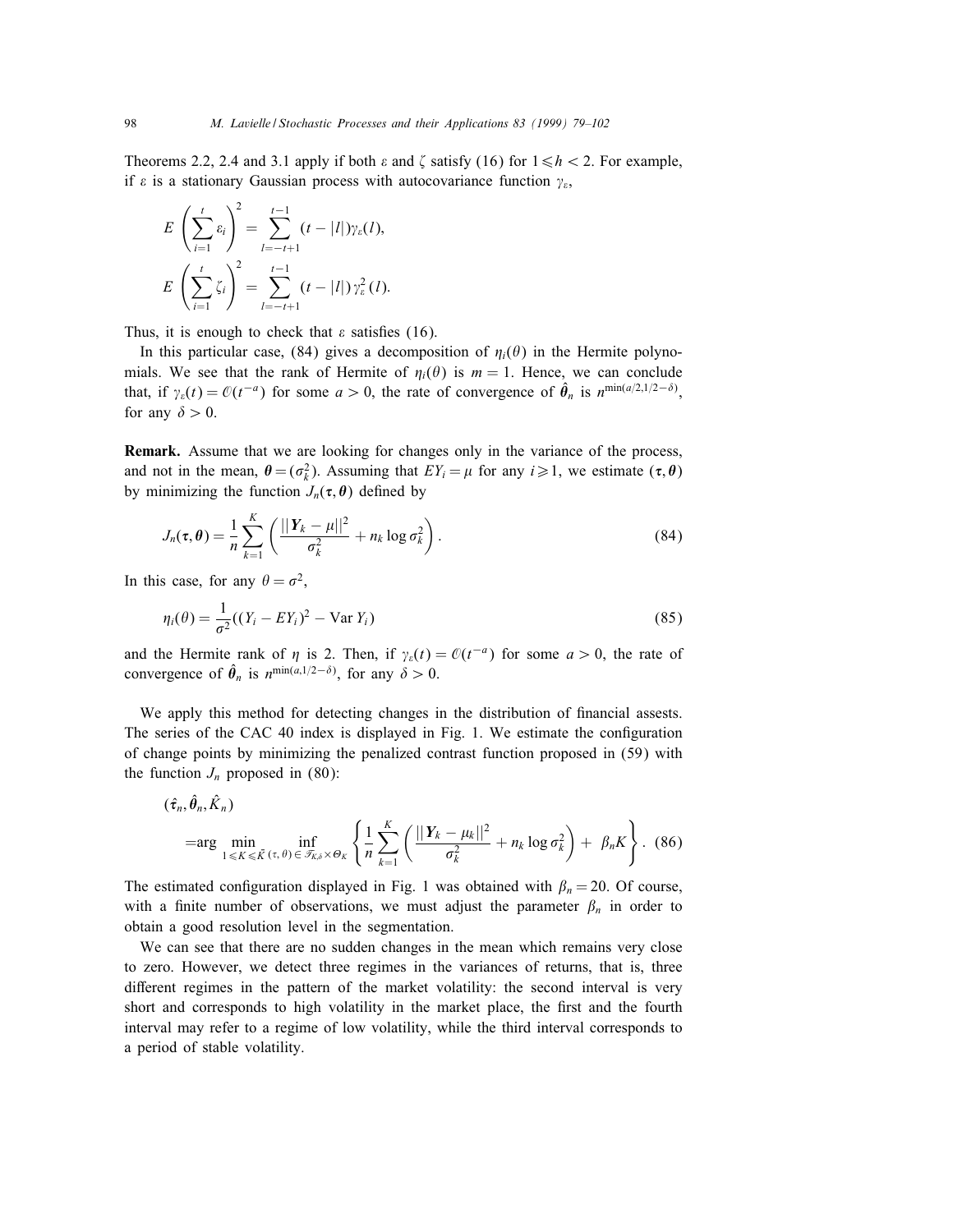

Fig. 1. Detection of changes in the CAC 40 index: (a) the observed series, (b) the estimated conguration of changes.

## 4.3. Detection of changes in a discrete distribution

We consider here the case where  $Y_i$  takes its values in a finite set,  $\mathcal{A} = \{c_1, c_2, \dots, c_M\}$ . For any  $t_{k-1}^{\star} + 1 \leq i \leq t_k^{\star}$ , let  $p_{km} = P(Y_i = c_m)$ .

The changes affect here the vector of probabilities  $\theta_k = (p_{km}, 1 \le m \le M)$ , with  $\sum_{m=1}^{M} p_{km} = 1$ . We assume that there exists  $0 < a < b < 1$  such that  $a < p_{km} < b$ for any  $1 \le k \le K$  and any  $1 \le m \le M$ . Thus,

$$
\Theta = \left\{\theta = (p_1, ..., p_M), \ a < p_m < b, \ \sum_{m=1}^M p_m = 1\right\}.
$$

We estimate  $\theta_k$  in segment k by minimizing  $W_n(Y_k, \theta)$  in  $\Theta$  defined by

$$
W_n(Y_k, \theta) = -\frac{1}{n} \sum_{m=1}^{M} n_{km} \log p_{km}
$$
 (87)

where  $n_{km}$  is the number of observations in segment k that take the value  $c_m$ . Here,

$$
v(\theta_k, \theta_j) = \sum_{m=1}^{M} p_{jm} \log \left(\frac{p_{jm}}{p_{km}}\right)
$$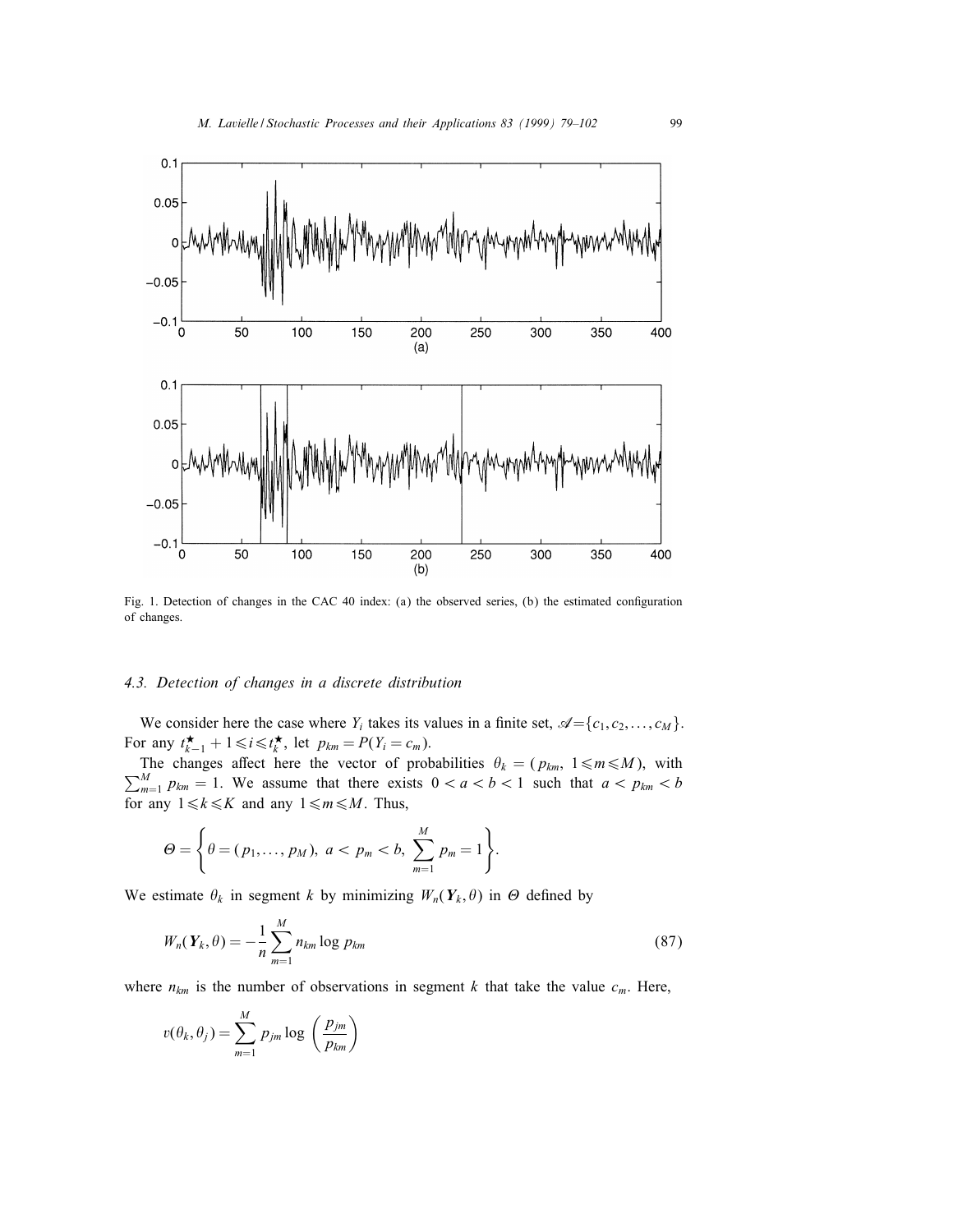is the Kullback–Lieber distance beetween two discrete distributions, and condition H1 is satisfied. On the other hand, for any  $\theta \in \Theta$  and any  $1 \le i \le n$ , we have

$$
\eta_i(\theta) = \sum_{m=1}^{M} \log p_m(\mathbb{1}_{Y_i = c_m} - P(Y_i = c_m))
$$
\n(88)

and condition H2 is satisfied. Here, inequality  $(16)$  is satisfied with a value of h that depends on the autocovariance structure of  $(\eta_i(\theta))$ , that is on the strong mixing coefficients of  $(Y_i)$ . In fact, there exists a constant  $C > 0$  such that, for any  $\theta \in \Theta$ ,

$$
E\eta_t(\theta)\eta_{t+s}(\theta) = \sum_{m=1}^M \sum_{\ell=1}^M \log p_m \log p_\ell(P(Y_t = c_m, Y_{t+s} = c_\ell))
$$
  
-P(Y\_t = c\_m)P(Y\_{t+s} = c\_\ell))  

$$
\leq C\alpha(s)
$$
 (89)

where  $(x(s))$  is the sequence of strong mixing coefficients of  $(Y_i)$ . Then, if  $x(s)$  =  $\mathcal{O}(s^{-a})$ , the rate of convergence of  $\hat{\theta}_n$  is  $n^{\min(a/2,1/2-\delta)}$ , for any  $\delta > 0$ .

We present an application to real data to illustrate the method. Fig. 2 represents the heart rate of a new-born baby. It can be very useful to identify automatically heavy and light sleep periods from this series.

In this example, the observed process  $Z = (Z_i)$  is not discrete. Nevertheless, we define a discrete process Y as follows:



$$
Y_i = m \quad \text{if } x_{m-1} < Z_t \leq x_m
$$

Fig. 2. Detection of changes in the heart-rate of a new-born baby:  $(-)$  the configuration of changes obtained with external measurements, (-) the estimated configuration of changes.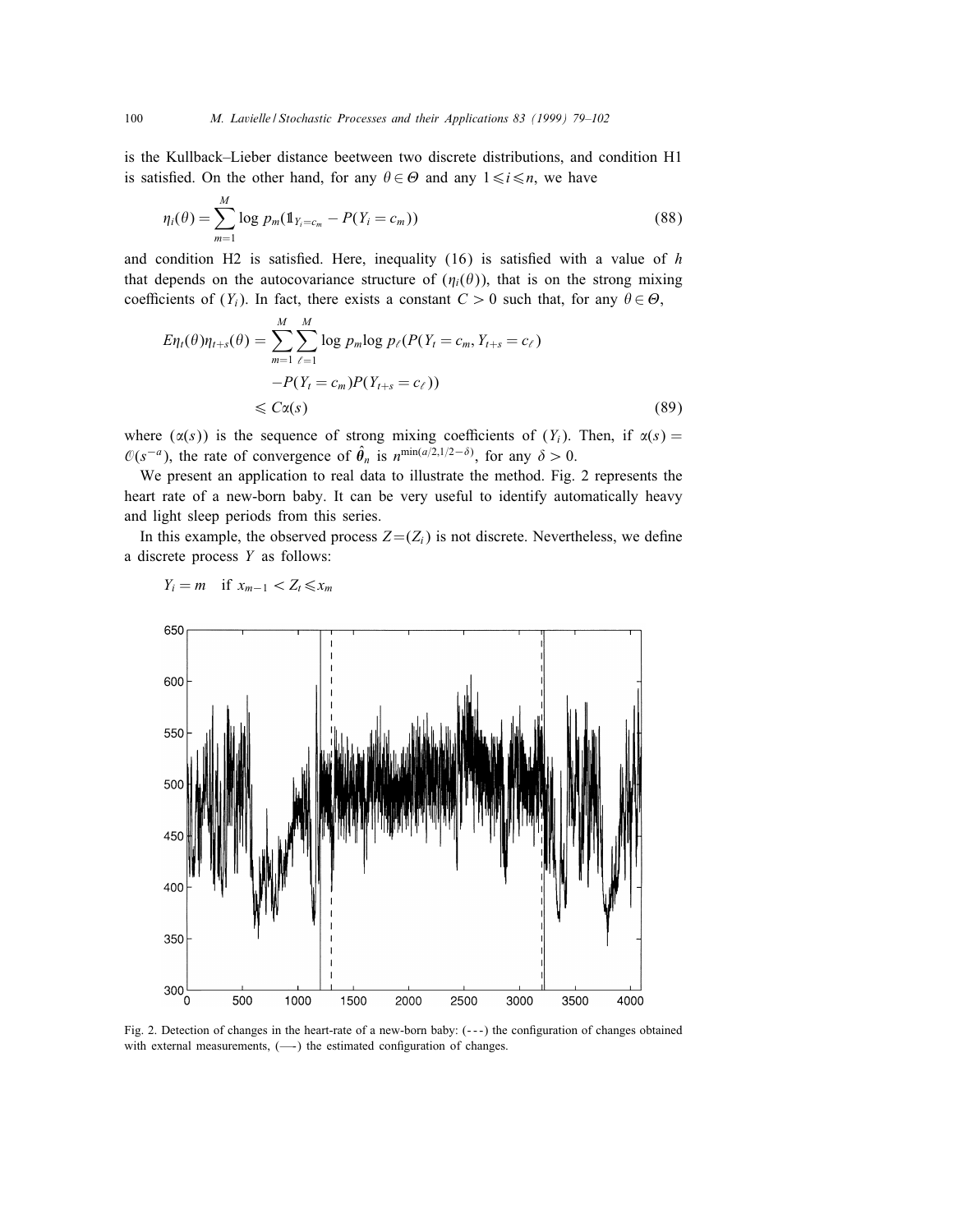where  $(x_m, 0 \le m \le M)$  is a sequence of real numbers such that  $x_0 < x_1 < \cdots < x_M$ . For this application, we used a equally spaced sequence  $(x_m)$  with  $M = 20$ . Assuming that the changes that affect the distribution of  $Z$  affect the distribution of  $Y$ , we shall recover the configuration of changes as follows:

$$
(\hat{\tau}_n, \hat{\theta}_n, \hat{K}_n) = \arg \min_{1 \leq K \leq \bar{K}} \inf_{(\tau, \theta) \in \mathcal{T}_{K,\delta} \times \Theta_K} \left\{ -\frac{1}{n} \sum_{k=1}^K \sum_{m=1}^M n_{km} \log p_{km} + \beta_n K \right\}.
$$
 (90)

External measurements (such as that of the eye-lids' movements) allow us to know that the heavy sleep period is approximatively between data 1300 and data 3200. We can see in Fig. 2 that the changes detected by the algorithm with  $\beta_n = 300$  agree with the exact instants of change.

Of course, looking at Fig. 2, one is tempted to introduce an additional change at about  $t = 500$ . Indeed, this change is well detected with a smaller value of  $\beta_n$ , but it is very difficult to decide, with only one trajectory, if there is really a change which affects the marginal distribution of the data, or if this "jump" is due to the dependence structure of the data. Nevertheless, this example is very interesting, since the two signicative changes are well recovered without any assumptions on the dependence structure of the data.

#### Acknowledgements

The author wishes to thank Paul Doukham for many helpful discussions which helped to improve the manuscript.

## **References**

- Akaike, H., 1974. A new look at the statistical model identification. IEEE Trans. Automat. Control AC-19, 716–723.
- Bai, J., 1994. Least Square estimation of a shift in linear processes. J. Time Ser. Anal. 15 (5), 453-472.
- Barron, A., Birge, L., Massart, P., 1999. Risk bounds for model selection via penalization. Probab. Theory Related Fields 113 (3), 301–413.
- Basseville, M., Nikiforov, N., 1993. The Detection of Abrupt Changes Theory and Applications. Information and System Sciences Series, Prentice-Hall, Englewood Cliffs, NJ.
- Brodsky, B., Darkhovsky, B., 1993. Nonparametric Methods in Change-Point Problems. Kluwer Academic Publishers, the Netherlands.
- Dacunha-Castelle, D., Gassiat, E., 1997. Estimation of the order of a mixture. Bernoulli 3, 279–299.
- Dahlhaus, R., 1997. Fitting time series models to nonstationary processes. Ann. Statist. 25, 1–37.
- Davydov, Y., 1970. The invariance principle for stationary processes. Theory Probab. Appl. 15, 487–498.
- Doukhan, P., 1994. Mixing, Properties and Examples. Lecture Notes in Statistics, vol. 85. Springer, Berlin. Epps, T., 1988. Testing that a Gaussian process is stationary. Ann. Statist. 16, 1667–1683.
- Giraitis, L., Leipus, R., 1992. Testing and estimating in the change-point problem of the spectral function. Lithuanian Math. J. 32, 20–38.
- Giraitis, L., Leipus, R., Surgailis, D., 1996. The change-point problem for dependent observations. J. Statist. Plan. Inference 53, 297–310.
- Giraitis, L., Surgailis, D., 1986. Multivariate Appell polynomial and the central limit theorem. In: Eberlein, E., Taqqu, M. (Eds.), Dependence in Probability and Statistics. Birkhauser, Boston, pp. 27–51.
- Hajek, J., Renyi, A., 1955. Generalization of an inequality of Kolmogorov. Acta. Math. Acad. Sci. 6, 281–283.
- Hannan, J., 1980. The estimation of the order of an ARMA process. Ann. Statist. 8, 1071–1081.